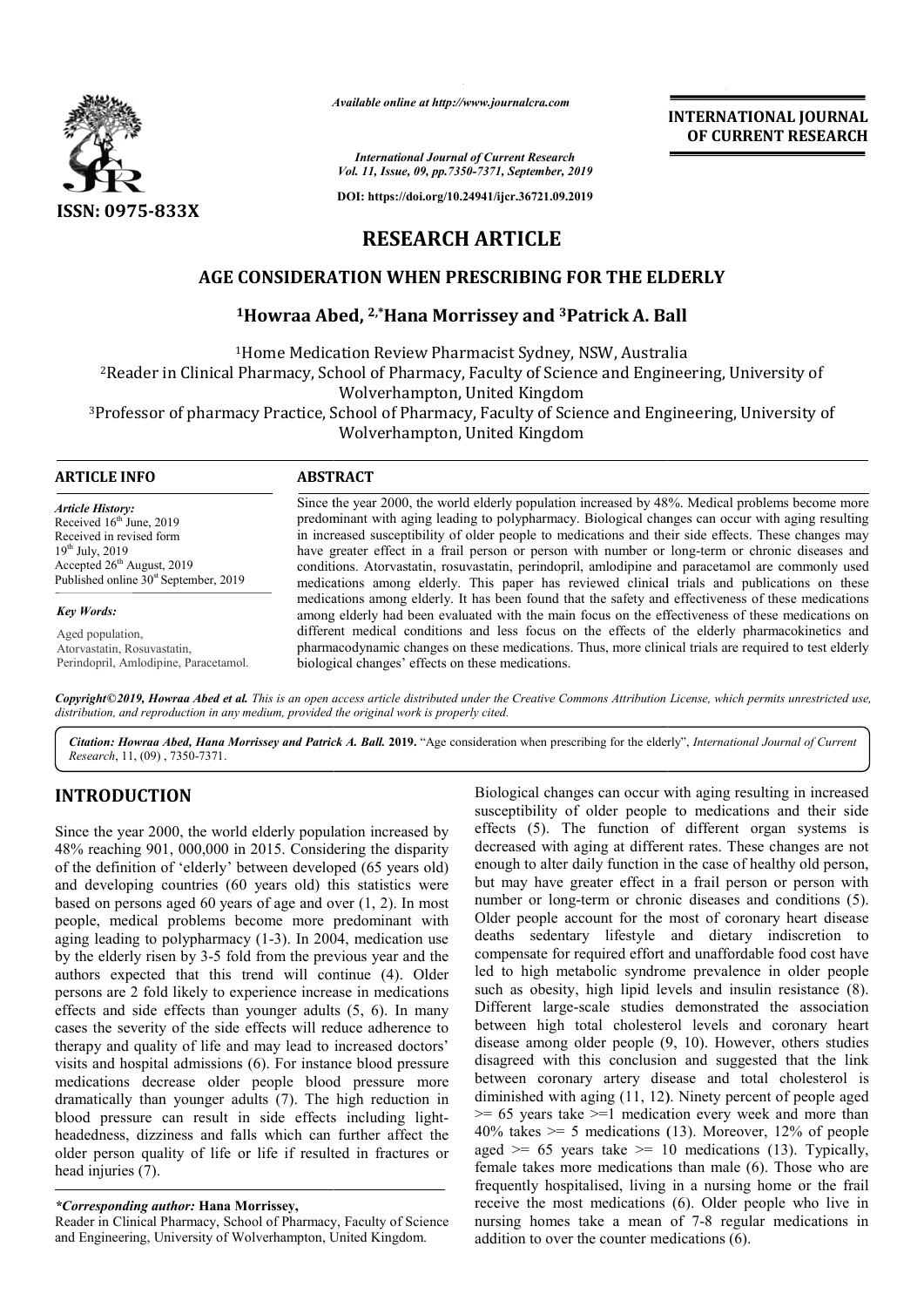The 2015 report of the Australian Bauru of Statistics on medicines highlighted the usage of medications among Australian population based on Pharmaceutical Benefits Scheme (PBS) and Repatriation Pharmaceutical Benefits Scheme (RPBS) information (14). The Australian Bauru of Statistics 2015 report divided the medications usage into different category including daily dose, prescription count and total cost (Table 1) (14). This paper will focus on the usage of five medications including atorvastatin, rosuvastatin, perindopril, amlodipine, paracetamol among elderly population.

#### **MATERIALS AND METHODS**

A search of the literature was conducted through Google™ Scholar, Medline™ and PubMed databases to identify studies in English language. The following keywords andterms were used:<Aging and drugs>, <medication usage among elderly>,<elderly elderly physiological changes>, <atorvastatin clinical trials AND elderly>, <rosuvastatin clinical trials AND elderly>,  $\leq$  perindopril clinical trials AND elderly>, <amlodipine clinical trials AND elderly>,<paracetamol clinical trials AND elderly>.Letters, commercial websites and commentaries were excluded, only informational websites and peer reviewed articles were included (Appendix 1).

## **RESULTS AND DISCUSSION**

**Statins:** Several prospective randomized clinical trials demonstrated statins effectiveness in reducing major coronary incidents (15-18).

**Table 1. Top 10 medications based on different category, based on the Australian Bauru of Statistics report, 2015 (14)**

| 1. Top 10 drugs by defined daily dose 2015  |                   |
|---------------------------------------------|-------------------|
| Drug                                        | Total             |
| <b>ATORVASTATIN</b>                         | 69.99             |
| <b>PERINDOPRIL</b>                          | 48.95             |
| <b>ROSUVASTATIN</b>                         | 47.36             |
| <b>AMLODIPINE</b>                           | 41.35             |
| <b>PARACETAMOL</b>                          | 38.80             |
| <b>IRBESARTAN</b>                           | 37.63             |
| <b>CANDESARTAN</b>                          | 33.93             |
| <b>RAMIPRIL</b>                             | 30.48             |
| <b>TELMISARTAN</b>                          | 29.58             |
| <b>COLCHICINE</b>                           | 29.03             |
| 2. Top 10 drugs by prescription counts 2015 |                   |
| Drug                                        | Total             |
| <b>ATORVASTATIN</b>                         | 10,557,512        |
| <b>ROSUVASTATIN</b>                         | 9,432,332         |
| <b>ESOMEPRAZOLE</b>                         | 8,868,265         |
| <b>PARACETAMOL</b>                          | 7,365,631         |
| <b>PANTOPRAZOLE</b>                         | 6,356,909         |
| <b>PERINDOPRIL</b>                          | 6,119,841         |
| <b>AMOXYCILLIN</b>                          | 5,864,658         |
| <b>CEFALEXIN</b>                            | 5,604,590         |
| METFORMIN HYDROCHLORIDE                     | 5,155,883         |
| AMOXYCILLIN with CLAVULANIC ACID            | 5,067,228         |
| 3. Top 10 drugs by total cost 2015          |                   |
| Drug                                        | <b>Total Cost</b> |
| <b>ADALIMUMAB</b>                           | 329.711.021       |
| <b>ESOMEPRAZOLE</b>                         | 229,567,718       |
| <b>RANIBIZUMAB</b>                          | 213,608,450       |
| <b>AFLIBERCEPT</b>                          | 208, 351, 224     |
| SALMETEROL and FLUTICASONE                  | 204,998,295       |
| <b>ROSUVASTATIN</b>                         | 202,920,536       |
| <b>ETANERCEPT</b>                           | 168,593,840       |
| <b>PREGABALIN</b>                           | 161,937,157       |
| <b>INSULIN GLARGINE</b>                     | 150,832,113       |
| <b>RITUXIMAB</b>                            | 147,655,378       |



**Figure 1. Atorvastatin, rosuvastatin, perindopril, amlodipine and paracetamol clinical trials among different age groups.**



**Figure 2. Clinical trials consideration of elderly physiological changes**

However, the early trials lack adequate representation of the elderly patients (19) as a result the American Heart Association (AHA) has urged doctors to provide further evidence for statin treatment among the elderly (20). Adverse events have been a concern in the elderly patients (21) due to seriousness of side-effects versus the possible immediate or short-term benefit (21-24). Many studies propose that statins underutilized among elderly patients in cardiovascular disease primary and secondary preventions, have its established benefits (25, 26). This has been ascertained in the data from the Global Registry of Acute Coronary Events (GRACE) and the National Registry of Myocardial Infarction (12, 27, 28). Heart Protection Study (HPS), which recruited 9839 participants under the age of 65 years, 4891 participants aged between 65and70 years, and 5806 participants aged 70 years and over, indicated that that the relative reduction was similar in incident rates across different age groups (29).

**Atorvastatin:** Atorvastatin has been extensively studied among the elderly and shown to have positive effects on CHD clinical outcomes (12). The 'Assessing Goals in the Elderly' (SAGE) study examined intensified statin treatment in 893CHD elderly patients aged between 65–85 years (17) who were diagnosed with stable CHD (LDL-C between 100-250 mg/dL, had  $\geq 1$  ischaemic event at baseline). Participants were monitored using 48-hours ambulatory ST segment ECG monitoring (17). Pravastatin 40 mg/day or atorvastatin 80 mg/day were assigned randomly to the participants who were followed-up for 12 months. The results showed that patients who were treated with pravastatin - had a significant reduction in LDL-C when compared with those treated with atorvastatin, (32% vs55% at 12 months), total cholesterol, apolipoprotein B and triglycerides at both3 and 12 months ( $p \le 0.001$  for all).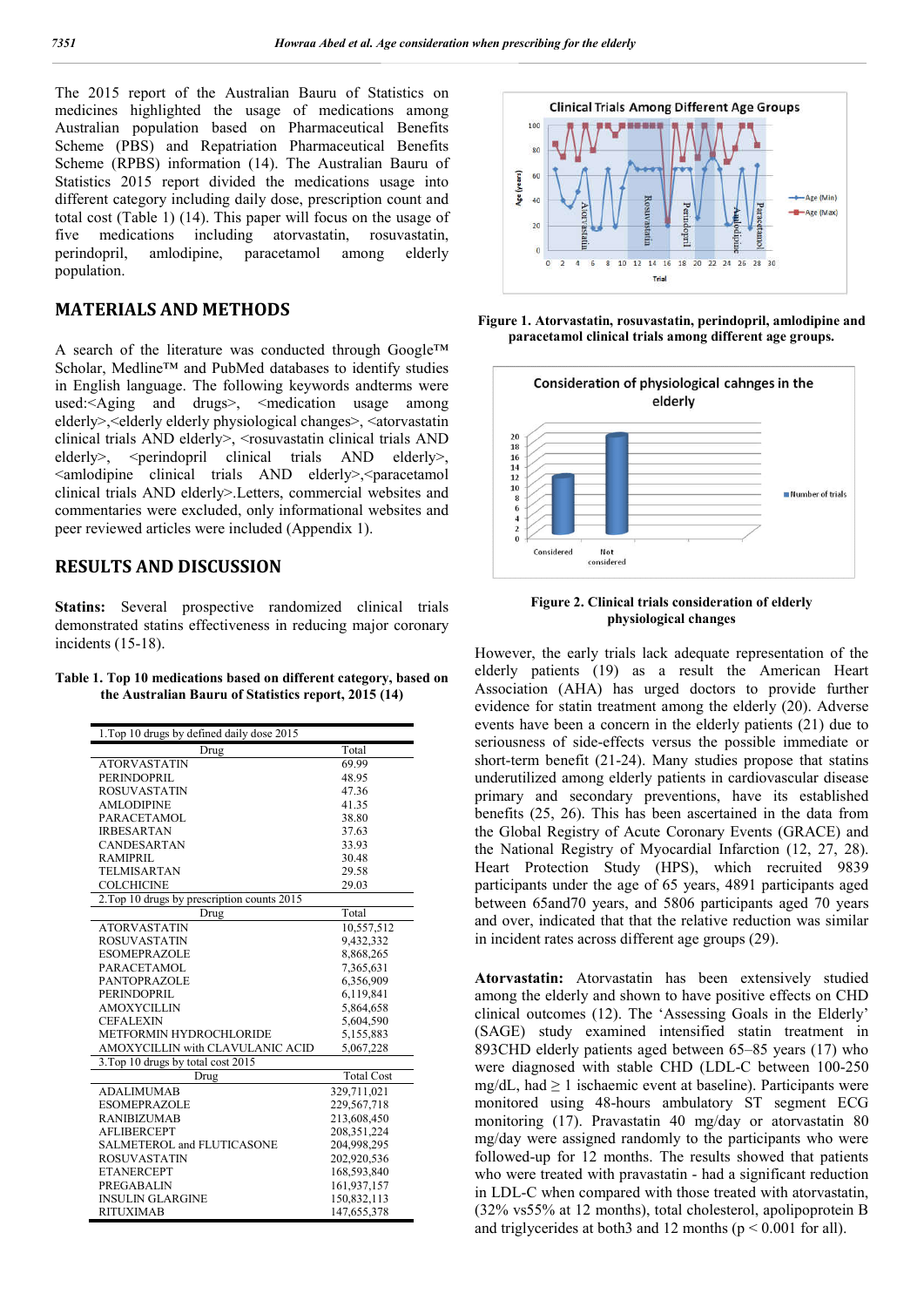Both medications demonstrated a significant and equal reduction in the number and duration of episodes of chest pain (where an event marker button is pressed at the onset of symptoms on ambulatory ECG monitor) compared to baseline (17). It had been noted that all-cause mortality was reduced by 77% (1.3 vs 4%, hazard ratio [HR] 0.33, 95% confidence interval [CI]  $0.13-0.83$ ,  $p = 0.014$ ) and acute cardiovascular cases trend were fewer (8.1 vs 11.2%, HR 0.71, 95% CI 0.46– 1.09,  $p = 0.114$ ) with atorvastatin compared to pravastatin at 12 months. A secondary investigation of the 'Treating to New Targets' (TNT) trial showed a 19% relative risk reduction in major cardiovascular cases in participants aged 65 years and over (3809patients) who receivedhigh-dose atorvastatin (30). Patients received intensified atorvastatin treatment (all ages) showed similar absolute risk decline by2.3%. Moreover, elderly participants who received atorvastatin 80 mg daily had lower CHD death, nonfatal or fatal strokes and nonfatal nonprocedure-associated MI rates however, this reduction was not deemed to be of statistical significance (30). Also, this study suggested that high-risk older participants with existing CHD could benefit from the treatment as it could offer clinical advantage (12, 30).

Another study "The Incremental Decrease in End points through Aggressive Lipid lowering (IDEAL) " recruited 8888 participants aged less or equal to 80 years who suffered acute MI, showed participants who received atorvastatin experienced considerably lower mean levels of total triglycerides and cholesterol and LDL-C, after 4.8 years average follow-up when compared with participants who received simvastatin (31). The primary outcome (defined as time to first occurrence of a major coronary event) was not considerably decreased with atorvastatin treatment (31). However, there were considerable rates decrease of major cardiovascular cases and acute nonfatal MI. the study did not publish separate data regarding elderly participants in the trial, but the authors' preliminary analysis did not show any statistically considerable treatment group interference by age (12, 31). In another study, the effects of pravastatin 40 mg daily (standard dose) and atorvastatin 80 mg daily (intensified dose), in 4162 participants was evaluated (32).

The results revealed that atorvastatin group showed greater reduction in their average LDL-C than pravastatin group and median LDL-C was led for atorvastatin than with pravastatin. The main end point (defined as the death from any reason including unstable angina which required rehospitalisation e.g., MI, stroke and revascularization) was decreased by 16% in the atorvastatin group compared to pravastatin group. The benefit from atorvastatin was evidentas early as 30 days after treatment commencement and was steady over time (32). Ray *et al.,* (2007) in a post-hoc analysis of patients aged 70 years old data, showed a higher percentage of participants reached the LDL-C targets at thirty days in the atorvastatin 80 mg daily group compared to participants of the same age in the pravastatin 40 mg daily group (p < 0.001,74.6% versus 27.7%,) (33). The achievement of LDL-C target of <70 mg/dL and maintenance for two years, resulted ina 40% lower death risk and unstable angina or MI events when compared to participants who did not reach the target or maintained it. In the Myocardial Ischemia Reduction with Aggressive Cholesterol Lowering (MIRACL) trial, (n=3086 participants, 1672 >65 years), participants were assigned randomly to either placebo or atorvastatin 80 mg daily for 16 weeks, 24-96 hours after hospital admissiondue to ACS (34).

Olsson *et al.,* (2007) defined primary end point as (nonfatal acute myocardial infarction, resuscitated cardiac arrest, recurrent symptomatic myocardial ischemia with objective evidence requiring rehospitalization) ) Secondary end points were the occurrence of individual components of the primary end point and the occurrence of nonfatal stroke, new or worsening congestive heart failure requiring hospitalization, worsening angina requiring hospitalization but without new objective evidence of ischemia, coronary revascularization, time to occurrence of any of the secondary end points, and percent changes in lipid levels from baseline to end of study. Olsson *et al.,* (2007) (concluded that the primary end pointrelative reductions in LDL-C were similar in older and younger patients who were treated with atorvastatin (14% versus  $22\%$ ,  $p = 0.62$ ). Additionally, 34 of the elderly participants were needed to be treated compared to 40 younger participants (35). In the 80 years old group, received atorvastatin, 34% reduction in the LDL-C was achieved compared to participants in placebo group (35). The treatment effects were the same between older and younger groups of each primary and secondary end point components (35).

Age and gender effects on atorvastatin pharmacokinetics followed one 20mg tablets dosing were examined in 16 elderly (66–92 years old) and 16 young (19–35 years old) participants (36). Both groups composed of 50% women and 50% men. A validated enzyme inhibition bioassay was used to quantify atorvastatin plasma equivalent concentrations (36). All participants tolerated atorvastatin well (36). Elderly participants showed 42.5% higher equivalent maximum concentration  $(C_{\text{max}})$  than young participants (36).  $C_{\text{max}}$  was 17.6% lower in men than in women. Additionally, the half life  $(t_{1/2})$  and the mean area under the concentrationtime curve  $(AUC_{0-\infty})$  were 36.2% longer and 27.3% greater, respectively, in elderly participants than in young participants and 11.3% higher and 19.9% longer, respectively, in men than in women (36). The study stated that it is unclear whether gender- and age related changes in atorvastatin pharmacokinetics will be clinically important and whether they would affect atorvastatin extensive first pass hepatic metabolism. Thus, more trials are required to ensure atorvastatin efficacy and safety among different age and gender groups (36).

**Summary of findings:** Based on the reviewed studies, atorvastatin shown that while the reduction in LDL-C is better than pravastatin it is less effective in reducing total cholesterol, apo-lipoprotein B and triglycerides. Moreover, atorvastatin showed significant reduction in the number and duration of episodes of chest pain, all-cause mortality and acute cardiovascular cases trend. High-dose atorvastatin showed to lower relative risk in major cardiovascular cases, CHD death, nonfatal or fatal strokes and nonfatal non-procedure-associated MI. The benefit from atorvastatin was evident as early as 30 days after treatment commencement and was steady over time. Elderly participants showed 42.5% higher equivalent maximum concentration  $(C_{\text{max}})$  than young participants, the half $\Box$ life (t<sub>1/2</sub>) was longer and the mean AUC<sub>0</sub>. <sub>∞</sub>was greater.

**Rosuvastatin:** The a placebo-controlled, double-blind, randomized multi-centre Justification for the Use of Statins in Primary Prevention: an Intervention Trial Evaluating Rosuvastatin JUPITER study, (n=17,802 participants aged  $\geq 50$ years for men and  $\geq 60$  years for women), participants were randomly assigned to receive either placebo or rosuvastatin 20 mg/day (37). JUPITER study was stopped after 1.9 years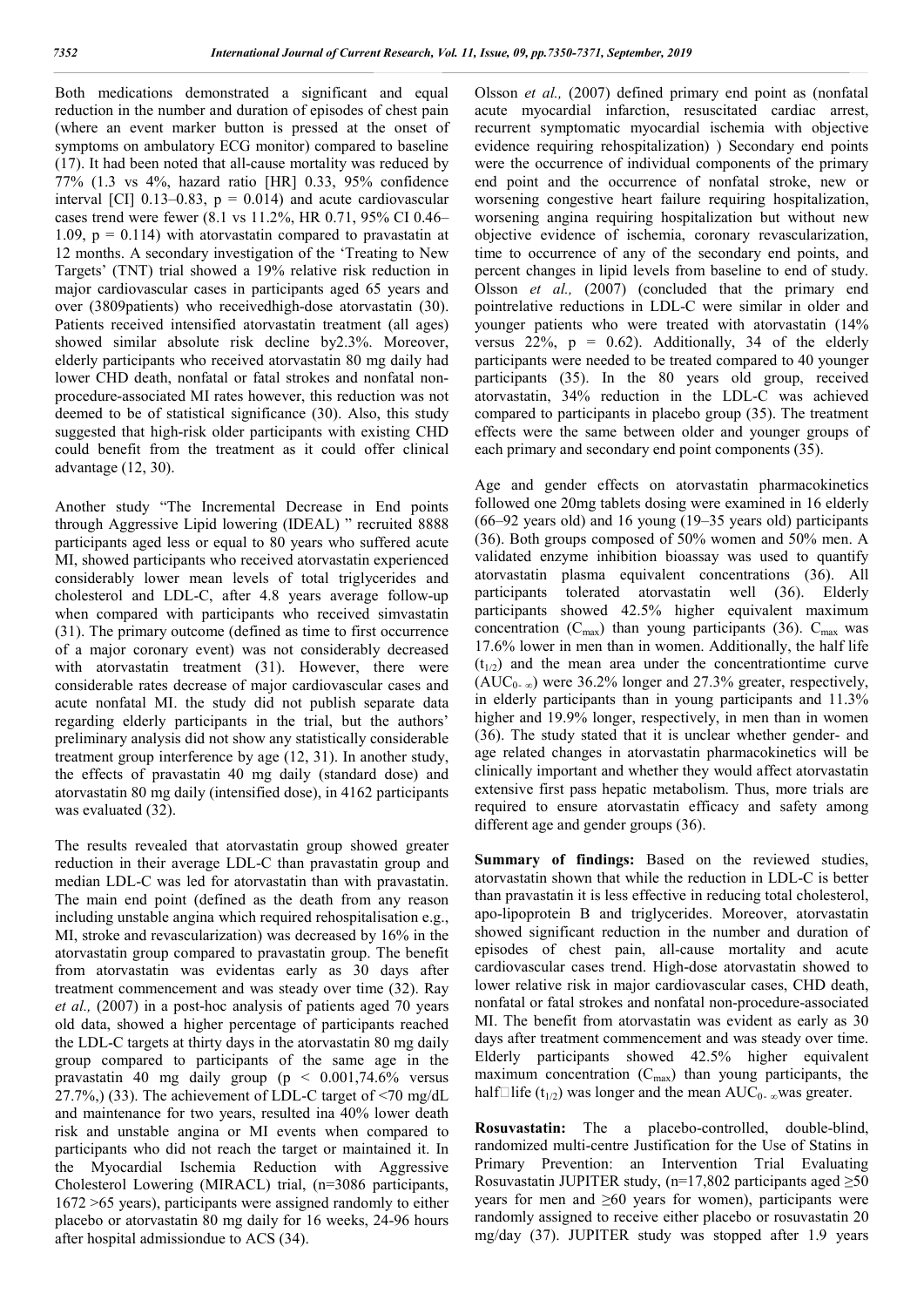average follow-up because of the reduction in the arterial revascularization, stroke, myocardial infarction, unstable angina hospitalization, or death due to cardiovascular reasons were evident. Primary endpoint was statistically significant in rosuvastatin participants compared to participants in the placebo group (37). The subgroups' results in rosuvastatin participants with similar noted reduction in relative hazard showed lack of evidence for heterogeneity based on gender, age (>65 and ≤65 years), ethnic or race group, place of origin, status regarding traditional risk and Framingham Risk Score (FRS) (37). Glynn *et al.,* (2010) evaluated the safety and efficacy of rosuvastatin in 5695 participants aged >70 at baseline (38). The elderly group (23% of total participants) accounted for 49% of the total 393 who reached the primary endpoints (The primary end point was the occurrence of a first cardiovascular event (myocardial infarction, stroke, arterial revascularization, hospitalization for unstable angina, or death from cardiovascular causes). However, it was noted that the elderly participants had different other cardio-vascular risk factors profile to the younger subjects. The older subjects had higher percentages of participants with hypertension and women, and lower percentages of cigarette smoking and obesity than the younger participants (38). Also, the study results illustrated that in the rosuvastatin participants theHigh Sensitivity C-Reactive Protein (hsCRP) levels and lipid levels were reduced similarly in both the younger and the elderly groups (38).

The rosuvastatin participants' averageLDL-C levels were half those in both age groups who received placebo. Also, It was noted in both age groups that the average hsCRP levels were about 36% less in the rosuvastatin participants compared to the placebo group (38). The JUPITER participants aged >70 years showed primary endpoint (The primary end point was the occurrence of a first cardiovascular event (myocardial infarction, stroke, arterial revascularization, hospitalization for unstable angina, or death from cardiovascular causes) rates of 1.99 and 1.22 per 100 person-years of follow-up in the placebo and rosuvastatin groups, respectively (38). The relative risk reduction (RRR) is slightly more uncertain among the elderly participants than younger participants aged between 50 and 69 years. Furthermore, the primary endpoint events absolute reduction was 48% greater among elderly participants than younger participants when combined with the fact that old people had more cardiovascular events rate JUPITER study illustrated that the adverse events rates were higher among the older participants than younger participants, however, rosuvastatin group did not show additional side effects than those presented in the placebo group. JUPITER study has been recognized to have several limitations of its overall design (39). This includes the possibility that benefits might be exaggerated due to the early trial termination (40). However, the USA Food and Drug Administration's independent review concluded that any the RR reduction potential over estimation because of early termination would be negligible and not alter the overall trial findings (41). It has been stated that the elderly aged >= 65years and young populations don't show different rosuvastatin plasma concentrations (42). Cytochrome P450 2C9 mainly metabolises rosuvastatin to N-desmethyl rosuvastatin, the main metabolite (42). The time to reach rosuvastatin peak plasma concentrations is between 3-5 hours after oral dosing and its elimination half-life (t1/2) is nearly 19 hours (42). 28% and 72% of rosuvastatin total body clearance is cleared renally and hepatically respectively after administering rosuvastatin intravenously (42).

Moreover, as rosuvastatin dose increases the area under the plasma concentration-time curve (AUC) and peak concentration (Cmax) increase in approximate amount (42, 43). Rosuvastatin absolute bioavailability is nearly 20% (42). 20% decrease in rate of rosuvastatin absorption was noted if it was administered with food based on Cmax value,but the extent of absorption was not affected based on AUC value (42). Additionally, morning or evening rosuvastatin administration showed same plasma concentrations (42). Eighty eight percent of rosuvastatin bounds to plasma proteins, mainly albumin which is independent and reversible of plasma concentrations (42).

**Summary of findings:** Based on the reviewed literature rosuvastatin had shown to reduce the arterial revascularization, stroke, myocardial infarction, unstable angina hospitalization, or death due to cardiovascular reasons. Also, rosuvastatin reduced the average LDL-C levels, the hsCRP levels and the occurrence of a first cardiovascular event had reduced more significantly among the elderly who received rosuvastatin than younger people. However, the adverse events rates were higher among the older than younger people but no differencein plasma concentrations.

Perindopril: Perindopril safetyand effectiveness among elderly had been evaluated in a large USA trial of 3010 participants aged 65 years and over (44). The study showed that treatment with perindopril as a monotherapy resulted in blood pressure reduction in both young and elderly participants diagnosed with hypertension. Only 51.9% and 41.4% of young and elderly participants respectively achieved target blood pressure of <130/80 mm Hg when taking perindopril as a monotherapy to control hypertension (44). The study indicated that hypertensive elderly participants did not respond to 4mg daily dose adequately. Increasing daily dose to 8mg improved blood pressure reduction in both elderly and young participants (44). At week-12, the 8mg daily dose improved blood pressure control by nearly 5-fold in both age groups (44). The blood pressure target of 130/80 mmHg (primary endpoint) achieved by 15.6% of patients diagnosed with both diabetes and hypertension when taking perindopril monotherapy (44). Moreover, the study found that perindopril was well tolerated, safe and effective in reducing blood pressure in all elderly participants', aged >75 years (44). Cough incidence was established in both elderly and young participants (7-10%) and postural hypotension incidence was low (less or equal to 0.2%). These results support the safety profile and tolerance of perindopril (44). A meta-analysis showed a significant reduction in the number of patients reaching primary endpoint when they administered perindopril compared with all other ACEIs (29). A randomized, double-blind, parallel-group, placebo-controlled, multi-centre study evaluated perindopril effects on heart remodelling as well as clinical outcome among elderly aged  $\geq 65$  years cardiac patients (45). The study recruited 1252 participants (with >=40% ejection fraction of the left ventricle and current acute MI) who were assigned to either placebo or perindopril erbumine 8mg daily dose for 12 months (45). The study found that after one year of treatment with perindopril 8mg per day, progressive remodelling of the left ventricle was reduced but clinical outcomes did not change or improve (45). Another double-blind randomized study evaluated the usage of perindopril 4mg per day versus placebo in 850 participants aged >70 years who are diagnosed with heart failure and currently taking diuretics, found that hospitalisation due to heart failure complications (a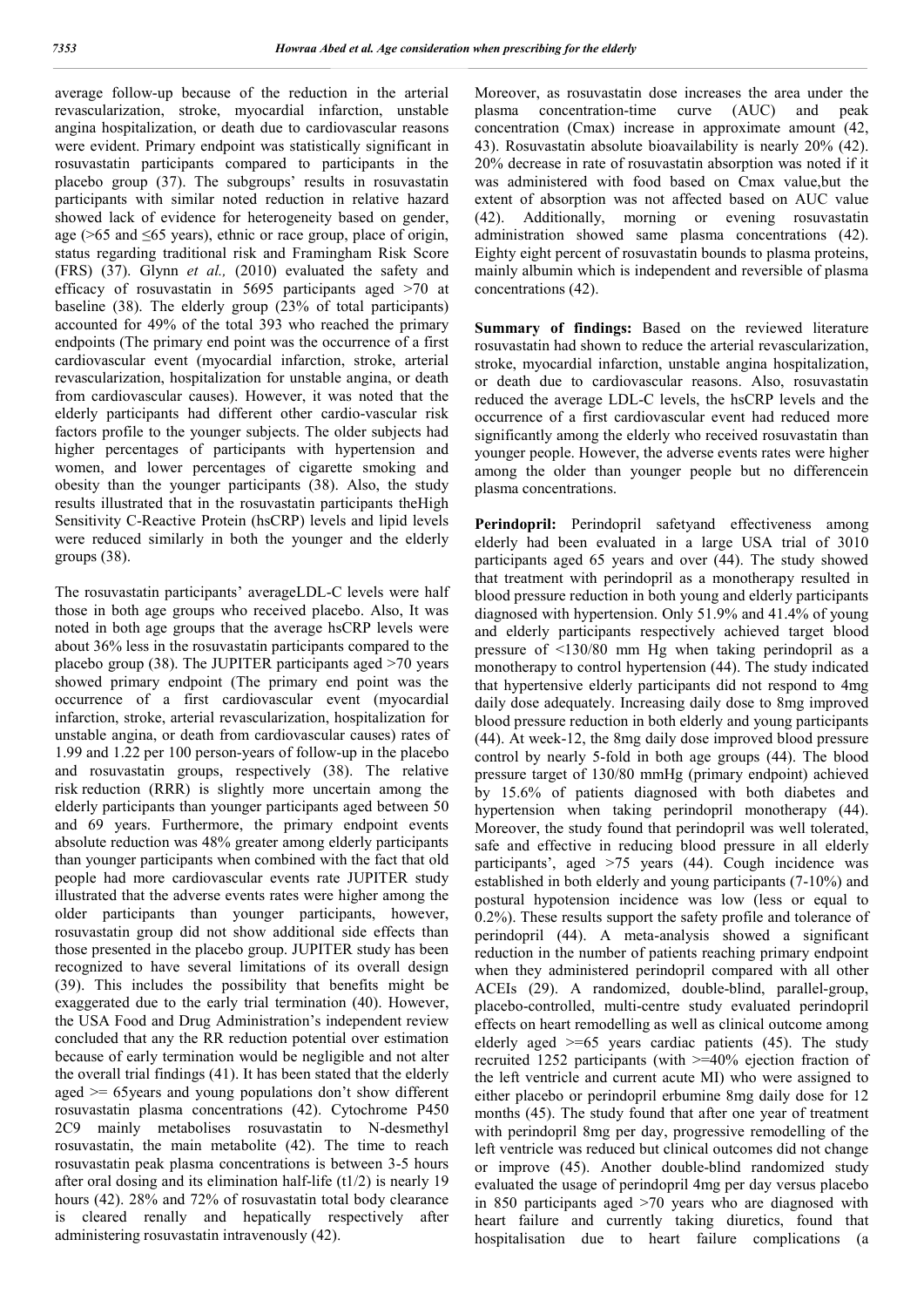combination of unplanned heart failure associated with hospitalisation and all-cause mortality death) were reduced in perindopril group after one year treatment (31). Also, perindopril group showed improvement in the walking distance and functional class after one year (31).

A crossover, double $\Box$ blind, acute study examined the effect of age on the pharmacodynamics and pharmacokinetics of angiotensin converting enzyme inhibitor " $S\square 9780$ " and perindopril (which is S-9780 ester prodrug). One milligran  $S\square$ 9780 was administered intravenously and eight milligram perindopril was administered orally. The study conducted in 8 young (aged  $29 \pm 3$  years) and 8 elderly (aged  $71 \pm 3$  years) healthy participants. The younger participants suffered only from mild light $\square$  headedness and headache which are more common among them compared with the elderly participants who suffered from higher blood pressure fall rate  $(35\% \pm 17\%)$ vs 19%  $\pm$  7%; p < 0.025). S $\square$ 9780 bioavailability was greater among elderly participants due to greater conversion rather than absorption.  $S \square 9780$  renal clearance was greater in the young participants than in the elderly  $(110 \pm 39 \text{ ml/m} \text{m s})$  67  $\pm 31$  ml/min ; p < 0.03). Thus, the study suggested an approximate 50% dose reduction for elderly patients with consideration to any pre-existing reduced renal function which might require further adjustment (46).

**Summary of findings:** It has been found from the reviewed studies that perindopril was well tolerated, safe and effective in reducing blood pressure in all elderly people including those aged >75 years. Studies show that increasing daily dose to 8mg improved blood pressure reduction in both elderly and young people.Perindopril bioavailability was greater among elderly participants due to greater conversion rather than absorption. However, renal clearance was greater in the young than in the elderly people. Thus, it has been suggested an approximate 50% dose reduction for elderly patients with consideration to any pre-existing reduced renal function which might require further adjustment.

**Amlodipine:** A study conducted among elderly diagnosed with hypertension aged between 65 and 73 years and youngerparticipants aged between 28 and 34 year who were given IV amlodipine followed by oral amlodipine once daily for two weeks, found that the elderly participants had a reduced amlodipine clearance compared with the young participants after the IV infusion. This prolongation of amlodipine half-life resulted in greater reduction in systolic and diastolic blood pressure compared to young participants. After fourteen weeks treatment, systolic blood pressurewas significantly reduced in the elderly group, while diastolic blood pressure was reduced at two and fourteen weeks treatment (47).

A USA large recent community-based trial showed that amlodipine was more effective among elderly participants when compared to younger than 65 years (48). Also, other studies found that majority of participants tolerated amlodipine at good or excellent levels (49, 50). Furthermore, it has been illustrated that amlodipine tendency to cause vasodilatory adverse-effects was reduced due to its slow absorption nature when it was given orally. Another study showed that the circadian rhythms of blood pressure were not altered among participants whose blood pressure was controlled by a 24 hours amlodipine dosage (51). Moreover, the heart dimension was decreased (51).

Furthermore, 75% of the participants (elderly) had normal blood pressure after treatment with amlodipine as a monotherapy (51). Another study concluded that low dose amlodipine per day were efficacious and well tolerated by elderly with hypertension (52). The study illustrated that diastolic and systolic blood pressure readings were decreased at weeks 8 (153 +/- 17, 90 +/- 9 mmHg) and 12 (152 +/- 16, 90  $+/-$  9 mmHg) when compared with week 0 (164  $+/-$  16, 99  $+/-$ 6 mmHg) and 16 (162 +/- 19, 95 +/- 9 mmHg) (52). It has been documented that amlodipine pharmacokinetics are not altered significantly in elderly or patients with renal impairment (53). However, hepatically impaired patients showed reduced clearance rates (53). Amlodipine absorption is slow when administered orally (53). The peak plasma concentration reached 6-12 h after dose and the absolute bioavailability is 60- 80% (53, 54). Amlodipine has an extended elimination halflife  $(t1/2)$  (40-60 h) (54) due its great volume of distribution and low clearance rate (53). Additionally, amlodipine once daily dosing is sufficient to maintain mean effective plasma concentrations (53). Amlodipine steady state is reached after  $7<sup>th</sup>$ -9<sup>th</sup> dose when administered once daily (53). The sharp fluctuations in plasma concentration (that are resulted from vasodilatation-induced adverse effects such as flushing, tachycardia and headache) were not seen in amlodipine pharmacokinetic properties compared with other calcium antagonists (53). Blood pressure is reduced slowly over 4h to 8h followed single doses and may gradually reaches baseline again over 24h to 72 h (54). It has been noted that the heart rate has not been changed followed the dose due to the gradual onset hence physiological reflexes are not stimulated (54). Additionally, baseline blood pressure is returned gradually over 7 to10 days followed amlodipine treatment discontinuation with no 'rebound' effect indication (54).

**Summary of findings:** It had been found in the reviewed literature that the elderly had a reduced amlodipine clearance resulting in the prolongation of the half-life and greater reduction in systolic and diastolic blood pressure compared to young people. Also, amlodipine was found to cause reduced vasodilatory adverse-effects due to its slow absorption nature when it was given orally. It has been documented that amlodipine pharmacokinetics were not altered significantly in elderly.

Paracetamol: Paracetamol oral bioavailability (F) has been investigated in number of studies. One study found that F in older participants was similar to F of young participants (55). More than one study showed that young participants tended to have a higher F of both elixir and tablets than older participants (56, 57). However, clinical relevance was not significant (56). Furthermore, F remained the same in all other age groups (57). Three studies found that there was no significant difference in half-life and lag time ( $t<sub>lag</sub>$ ) between different age groups (56, 58, 59). Older participants showed longer absorption time when taken paracetamol elixir with food than younger participants. Caution should be considered when applying these results in clinical practicedue to the great inter-individual differences regardless of age (57). The difference of the extent and the rate of absorption between different age groups were not clinically significant. Moreover, theabsence of older frail participants from these studies makes their results not conclusive to all age group. Volume of distribution  $(V_d)$  might be influenced by age. It has been shown that older participants had relatively lower  $V_d$  than younger participants (60). The decreased  $V<sub>d</sub>$  with age is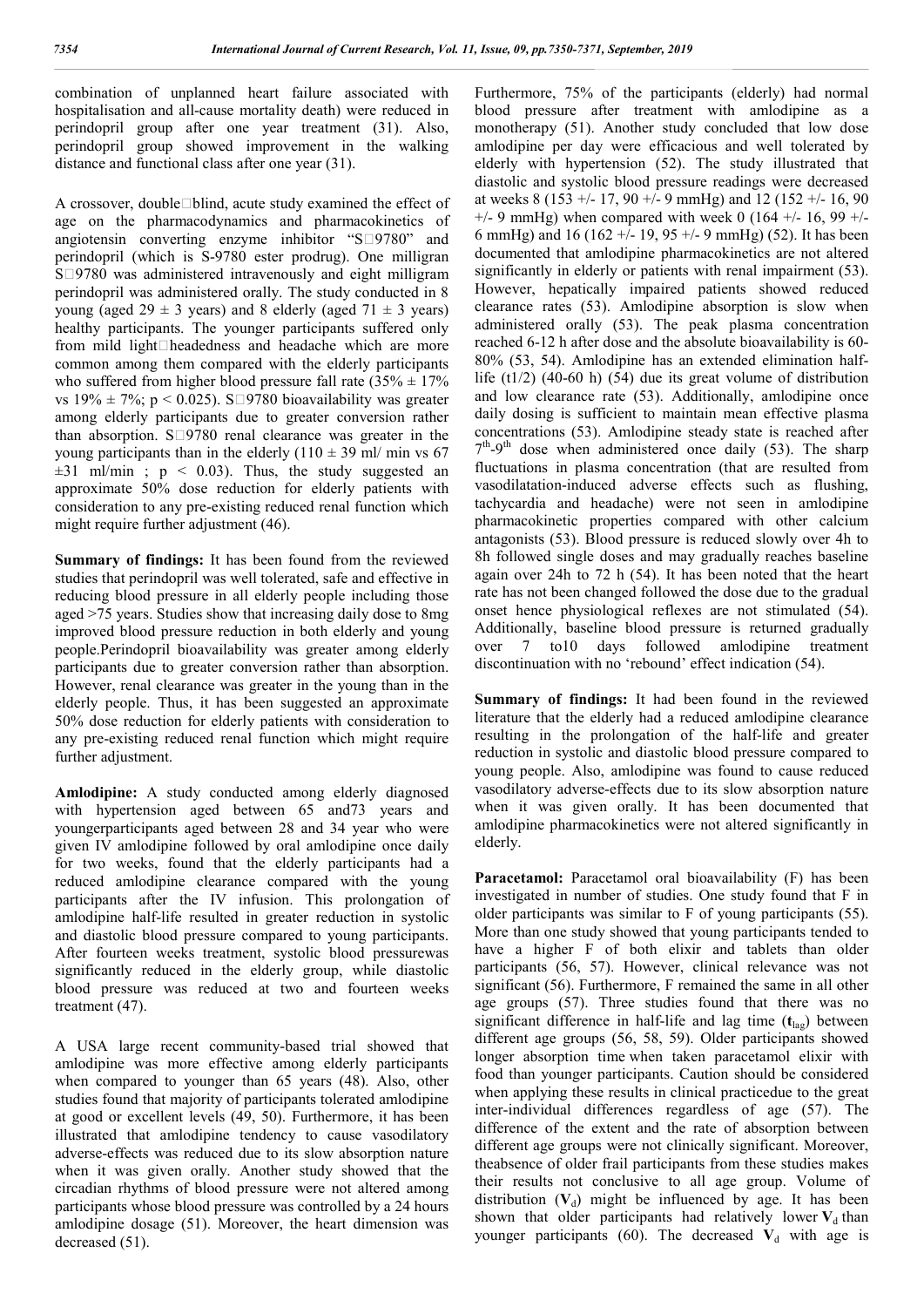potentially due to the paracetamol relative hydrophilic nature and the high fat portion among older persons compared to younger persons, consequently increasing plasma concentration of paracetamol among older persons (61).

Another study illustrated that health condition can potentially affect pharmacokinetics. Frail older participants showed lower  $V<sub>d</sub>$  than young and robust older participants (60). This result has been supported in Ellmers *et al.,* (1991) study which showed lower  $V_d$  among frail older participants than robust older persons. More than one study demonstrated that robust older women had smaller  $V_d$  than older robust men which is potentially due the fact that women's total body weight composed of larger amount of fat than men (62-64). More than one study (63-66) investigated sex-related differences in pharmacokinetic parameters between robust male and female older adults, of which four studies reported a smaller Vd in women compared with men  $(p < 0.05)$ , ranging from 8.5 to 17.5% (62-64). This is probably caused by the larger proportion of fat in a woman's total body weight.It is reasonable to state that Vd decreases with increasing age, most pronouncedly in frail older people. Changes in Vd determine the influence of the loading dose, and the elimination half-life. Both statistical and clinical significance are still unknown.It has been shown in more than one trial that paracetamol clearance is reduced among robust older participants compared to younger participants (1).

However, Triggs *et al.,* (1975) and Miners *et al.,* (1988) showed no substantial differences between different aged group (67, 68). Another study, comparing paracetamol CL on days 1 and 7 during repeated administration, reported no paracetamol accumulation. However, this does not imply anything regarding possible accumulation of the (toxic) metabolites.Additional factors besides age, such as disease, concomitant medication or general physical status (e.g. frailty), may influence paracetamol metabolism. One study showed a 26.4% decrease in the clearance (calculated using body weight) of paracetamol among frail participants compared with older robust older participants (1). However, the results differ when clearance was calculated using liver unit volume. Frail participants' clearance rate reduced significantly by 32.9 and 37.5 % when compared with robust older and young cases, respectively, but there is no significant difference between robust older and young participants (60). When CL was expressed per unit volume of liver, no significant differences were found between young and robust older participants, but it was significantly reduced in the frail participants. These results demonstrate that disease state and/or frailty can play a role in reducing clearance (60).

Hepatotoxicity, gastrointestinal toxicity and nephrotoxicity have reported as possible side effects associated with paracetamol usage among elderly in seven studies (69-75). Mitchell *et al.*, (2011) study indicated that the concentrations of alanine aminotransferase (ALAT) were the highest among younger participants when compared with robust older and frail older participants who were slightly above and within reference range, respectively (69). Another study conducted by Jahr *et al.*, (2012) found that the liver enzyme did not differ significantly between participants65years old or more in placebo and paracetamol groups (70). Two studies stated that paracetamol usage showed no significant differences in between controls and hospitalised participants with duodenal ulcer or gastrointestinal bleeding (71, 73).

However, Rahme *et al.,* (2002) reported that participants who administered lower paracetamol dose were less likely to suffer gastrointestinal event when compared with participants who administered higher paracetamol dose (75). Creatinine clearance showed no significant reduction in the placebo and paracetamol groups in Koppert *et al.,* (2006) study (72). Additionally,  $\alpha$ -1-microglobulin, urine albumin, potassium and sodium showed a slight not significant increase (72).

**Summary of findings:** Studies reviewed showed different opinion on the bioavailability of paracetamol changes in older people. The elderly showed longer absorption time when taken paracetamol elixir than younger people and relatively lower  $V<sub>d</sub>$  than younger participants. It had been noted that disease state and/or frailty can play a role in reducing clearance.Hepatotoxicity, gastrointestinal toxicity and nephrotoxicity have reported as possible side effects associated with paracetamol usage among elderly in several studies.

**Statistical summary:** Out of the 29 studies reviewed older people had been the main focus of 16 (55%) studiesonly but they were included in12 studies (Figure 1).

The effect of age-related biologic and physiological (pharmacokinetic and pharmacodynamics) changes among elderly on drug dosageand selection had been either studied or not in different studies. As shown in figure 2, ninteen studies did not discuss the effects of elderly physiological changes on medications. Most of these papers included elderly with different medical conditions and studied the effectiveness of different drugs (atorvastatin, rosuvastatin, perindopril, amlodipine and paracetamol) on specific medical conditions (19 papers out 30, 63%). However, only eleven studies discussed elderly physiological (pharmacokinetic and pharmacodynamics) changes directly on medication usage.

#### **Conclusion**

It is apparent that the main focus of the most clinical trial was testing medications' (atorvastatin, rosuvastatin, perindopril, amlodipine and paracetamol) effectiveness on different medical conditions with less focus on the effect of the elderly pharmacokinetic and pharmacodynamics changes on these medications and in many cases just predict the age effect rather than the actual effect. Thus, more clinical trials should focuson the effects of the age-related biological changes on medications which potentially can play a role in reducing medications' side effects among elderly.

#### **REFERENCES**

- 1. Mian P, Allegaert K, Spriet I, Tibboel D, Petrovic M. 2018. Paracetamol in Older People: Towards Evidence-Based Dosing? Drugs & aging. 35 (7) :603-24. PubMed PMID: 29916138. Epub 06/19. eng.
- 2. Klotz U. 2009. Pharmacokinetics and drug metabolism in the elderly. Drug metabolism reviews. 2009/05/01;41 (2) :67-76.
- 3. Shah SM, Carey IM, Harris T, DeWilde S, Cook DG. 2012. Quality of prescribing in care homes and the community in England and Wales. *British Journal of General Practice*. 62 (598) :e329.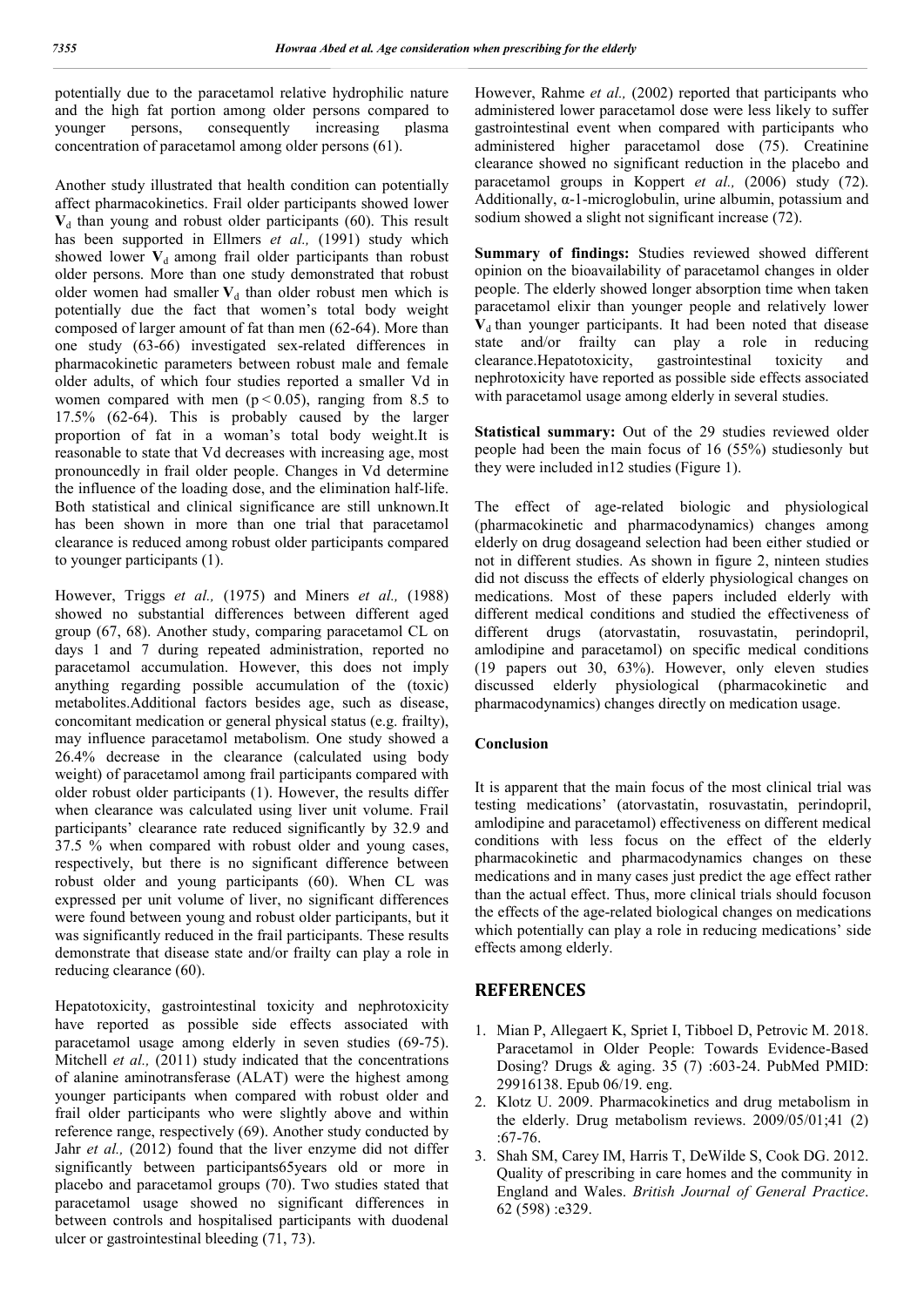- 4. Ferreira ML, McLachlan A. 2016. The Challenges of Treating Sciatica Pain in Older Adults. Drugs & Aging. November 01;33 (11) :779-85.
- 5. Marottoli RA, Campbell MJ, Powell RCP. 2001. Drug Usage in Elderly Persons. In: Rosenthal RA, Zenilman ME, Katlic MR, editors. Principles and Practice of Geriatric Surgery. New York, NY: Springer New York. p. 174-84.
- 6. Mark Ruscin SL. Aging and Drugs 2018 [cited 2019 25 January]. Available from: https:// www.merckmanuals. com/home/older-people's-health-issues/aging-and-drugs/ aging- and-drugs.
- 7. Snyman JR, Wessels F. 2009. Perindopril: do randomised, controlled trials support an ACE inhibitor class effect? A meta-analysis of clinical trials. Cardiovascular journal of Africa. ;20 (2) :127-34. PubMed PMID: 19421649. eng.
- 8. Ford ES, Giles WH, Mokdad AH. 2004. Increasing prevalence of the metabolic syndrome among u.s. Adults. Diabetes care. Oct;27 (10) :2444-9. PubMed PMID: 15451914. Epub 2004/09/29. eng.
- 9. Castelli WP, Wilson PW, Levy D, Anderson K. 1989. Cardiovascular risk factors in the elderly. The American journal of cardiology. May 2;63 (16) :12H-9H. PubMed PMID: 2523187. Epub 1989/05/02. eng.
- 10.Benfante R, Reed D. 1990. Is elevated serum cholesterol level a risk factor for coronary heart disease in the elderly? JAMA. Jan 19;263 (3) :393-6. PubMed PMID: 2294305. Epub 1990/01/19. eng.
- 11. Assmann G, Cullen P, Schulte H. 1998. The Munster Heart Study (PROCAM). Results of follow-up at 8 years. European heart journal. Feb;19 Suppl A:A2-11. PubMed PMID: 9519336. Epub 1998/03/31. eng.
- 12. Acharjee S, Welty FK. 2008. Atorvastatin and cardiovascular risk in the elderly--patient considerations. Clin Interv Aging. 2008;3 (2) :299-314. PubMed PMID: 18686752. Pubmed Central PMCID: PMC2546474. Epub. eng.
- 13. Kaufman DW, Kelly JP, Rosenberg L, Anderson TE, Mitchell AA. 2002. Recent patterns of medication use in the ambulatory adult population of the United States: the Slone survey. JAMA. 2002 Jan 16;287 (3) :337-44. PubMed PMID: 11790213. Epub 2002/01/16. eng.
- 14. Vanna Mabbott PS. 2016. Australian Statistics on Medicines 2015 [cited 2018 25 July]. Available from: http://www.pbs.gov.au/statistics/asm/2015/australianstatistics-on-medicines-2015.pdf.
- 15. Pedersen TR, Kjekshus J, Berg K, Haghfelt T, Faergeman O, Faergeman G, *et al.,* 1994. Randomised trial of cholesterol lowering in 4444 patients with coronary heart disease: the Scandinavian Simvastatin Survival Study (4S).. Atherosclerosis Supplements. 2004 Oct;5 (3) :81-7. PubMed PMID: 15531279. Epub 2004/11/09. eng.
- 16. Shepherd J, Cobbe SM, Ford I, Isles CG, Lorimer AR, MacFarlane PW, et al. 1995. Prevention of coronary heart disease with pravastatin in men with hypercholesterolemia. West of Scotland Coronary Prevention Study Group. The New England journal of medicine. Nov 16;333 (20) :1301- 7. PubMed PMID: 7566020. Epub 1995/11/16. eng.
- 17. Deedwania P, Stone PH, Bairey Merz CN, Cosin-Aguilar J, Koylan N, Luo D, *et al.,* 2007. Effects of intensive versus moderate lipid-lowering therapy on myocardial ischemia in older patients with coronary heart disease: results of the Study Assessing Goals in the Elderly (SAGE). Circulation. Feb 13;115 (6) :700-7. PubMed PMID: 17283260. Epub 2007/02/07. eng.
- 18.Colhoun HM, Betteridge DJ, Durrington PN, Hitman GA, Neil HA, Livingstone SJ, *et al.,* 2004. Primary prevention of cardiovascular disease with atorvastatin in type 2 diabetes in the Collaborative Atorvastatin Diabetes Study (CARDS) : multicentre randomised placebo-controlled trial. Lancet (London, England). Aug 21-27;364 (9435) :685-96. PubMed PMID: 15325833. Epub 2004/08/25. eng.
- 19.Bandyopadhyay S, Bayer AJ, O'Mahony MS. Age and gender bias in statin trials. QJM. 2001. Monthly journal of the Association of Physicians. Mar;94 (3) :127-32. PubMed PMID: 11259687. Epub 2001/03/22. eng.
- 20. Smith SC, Jr., Allen J, Blair SN, Bonow RO, Brass LM, Fonarow GC, *et al.,* 2006. AHA/ACC guidelines for secondary prevention for patients with coronary and other atherosclerotic vascular disease: 2006 update: endorsed by the National Heart, Lung, and Blood Institute. Circulation. May 16;113 (19) :2363-72. PubMed PMID: 16702489. Epub 2006/05/17. eng.
- 21.Cournot M, Cambou JP, Quentzel S, Danchin N. 2006. Key factors associated with the under-prescription of statins in elderly coronary heart disease patients: Results from the ELIAGE and ELICOEUR surveys. International journal of cardiology. Jul 28;111 (1) :12-8. PubMed PMID: 16046011. Epub 2005/07/28. eng.
- 22.Benner JS, Glynn RJ, Mogun H, Neumann PJ, Weinstein MC, Avorn J. 2002. Long-term persistence in use of statin therapy in elderly patients. JAMA. Jul 24-31;288 (4) :455- 61. PubMed PMID: 12132975. Epub 2002/07/23. eng.
- 23.Benner JS, Pollack MF, Smith TW, Bullano MF, Willey VJ, Williams SA. 2005. Association between short-term effectiveness of statins and long-term adherence to lipidlowering therapy. American journal of health-system pharmacy: AJHP: official journal of the American Society of Health-System Pharmacists. Jul 15;62 (14) :1468-75. PubMed PMID: 15998926. Epub 2005/07/07. eng.
- 24.Jackevicius CA, Mamdani M, Tu JV. 2002. Adherence with statin therapy in elderly patients with and without acute coronary syndromes. JAMA. Jul 24-31;288 (4) :462- 7. PubMed PMID: 12132976. Epub 2002/07/23. eng.
- 25. Ghosh S, Ziesmer V, Aronow WS. 2002. Underutilization of aspirin, beta blockers, angiotensin-converting enzyme inhibitors, and lipid-lowering drugs and overutilization of calcium channel blockers in older persons with coronary artery disease in an academic nursing home. *The journals of gerontology Series A, Biological sciences and medical sciences*. Jun;57 (6) :M398-400. PubMed PMID: 12023270. Epub 2002/05/23. eng.
- 26.Rasmussen JN, Gislason GH, Abildstrom SZ, Rasmussen S, Gustafsson I, Buch P, et al. 2005. Statin use after acute myocardial infarction: a nationwide study in Denmark. *British journal of clinical pharmacology*. Aug;60 (2) :150- 8. PubMed PMID: 16042668. Pubmed Central PMCID: PMC1884927. Epub 2005/07/27. eng.
- 27. Avezum A, Makdisse M, Spencer F, Gore JM, Fox KA, Montalescot G, et al. 2005. Impact of age on management and outcome of acute coronary syndrome: observations from the Global Registry of Acute Coronary Events (GRACE). *American heart journal*. Jan;149 (1) :67-73. PubMed PMID: 15660036. Epub 2005/01/22. eng.
- 28. Fonarow GC, French WJ, Parsons LS, Sun H, Malmgren JA. 2001. Use of lipid-lowering medications at discharge in patients with acute myocardial infarction: data from the National Registry of Myocardial Infarction 3. Circulation. 2001 Jan 2;103 (1) :38-44. PubMed PMID: 11136683. Epub eng.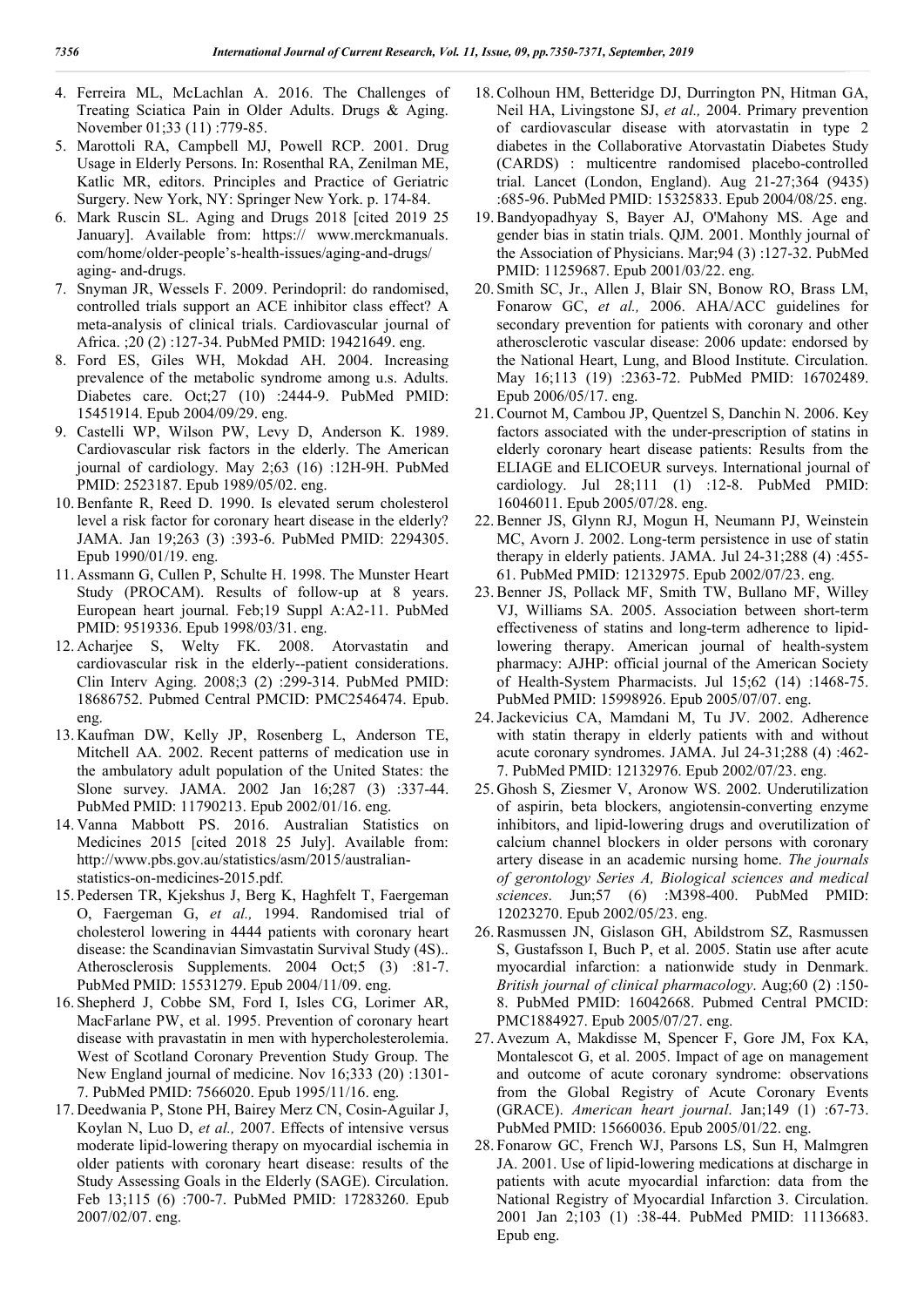- 29. MRC/BHF Heart Protection Study of cholesterol lowering with simvastatin in 20,536 high-risk individuals: a randomised placebo-controlled trial. Lancet (London, England). 2002 Jul 6;360 (9326) :7-22. PubMed PMID: 12114036. Epub 2002/07/13. eng.
- 30. Wenger NK, Lewis SJ, Herrington DM, Bittner V, Welty FK. 2007. Outcomes of using high- or low-dose atorvastatin in patients 65 years of age or older with stable coronary heart disease. Annals of internal medicine. Jul 3;147 (1) :1-9. PubMed PMID: 17606955. Epub 2007/07/04. eng.
- 31. Pedersen TR., Faergeman O., Kastelein JJP., Olsson AG., Tikkanen MJ., Holme I., *et al.,* 2005. High-Dose Atorvastatin vs Usual-Dose Simvastatin for Secondary Prevention After Myocardial Infarction. The IDEAL Study: A Randomized Controlled Trial. JAMA. 294 (19) :2437- 45.
- 32.Cannon CP, Braunwald E, McCabe CH, Rader DJ, Rouleau JL, Belder R, et al. 2004. Intensive versus moderate lipid lowering with statins after acute coronary syndromes. The New England journal of medicine. Apr 8;350 (15) :1495- 504. PubMed PMID: 15007110. Epub 2004/03/10. eng.
- 33.Ray KK, Bach RG, Cannon CP, Cairns R, Kirtane AJ, Wiviott SD, et al. 2006. Benefits of achieving the NCEP optional LDL-C goal among elderly patients with ACS. *European heart journal.* Oct;27 (19) :2310-6. PubMed PMID: 16887854. Epub 2006/08/05. eng.
- 34. Schwartz GG, Olsson AG, Ezekowitz MD, Ganz P, Oliver MF, Waters D, *et al.,* 2001. Effects of atorvastatin on early recurrent ischemic events in acute coronary syndromes: the MIRACL study: a randomized controlled trial. JAMA. Apr 4;285 (13) :1711-8. PubMed PMID: 11277825. Epub 2001/04/13. eng.
- 35. Olsson AG, Schwartz GG, Szarek M, Luo D, Jamieson MJ. 2007. Effects of high-dose atorvastatin in patients  $>$  or  $=65$ years of age with acute coronary syndrome (from the myocardial ischemia reduction with aggressive cholesterol lowering [MIRACL] study). *The American journal of cardiology*. Mar 1;99 (5) :632-5. PubMed PMID: 17317362. Epub 2007/02/24. eng.
- 36. Gibson DM, Bron NJ, Richens MA, Hounslow NJ, Sedman AJ, Whitfield LR. 1996. Effect of Age and Gender on Pharmacokinetics of Atorvastatin in Humans. *The Journal of Clinical Pharmacology*. 36 (3) :242-6.
- 37.Ridker PM, Danielson E, Fonseca FA, Genest J, Gotto AM, Jr., Kastelein JJ, et al. 2008. Rosuvastatin to prevent vascular events in men and women with elevated Creactive protein. The New England journal of medicine. Nov 20;359 (21) :2195-207. PubMed PMID: 18997196. Epub 2008/11/11. eng.
- 38. Glynn RJ, Koenig W, Nordestgaard BG, Shepherd J, Ridker PM. 2010. Rosuvastatin for primary prevention in older persons with elevated C-reactive protein and low to average low-density lipoprotein cholesterol levels: exploratory analysis of a randomized trial. *Annals of internal medicine*. Apr 20;152 (8) :488-96, W174. PubMed PMID: 20404379. Pubmed Central PMCID: PMC2946369. Epub 2010/04/21. eng.
- 39. Narla V, Blaha MJ, Blumenthal RS, Michos ED. 2009. The JUPITER and AURORA clinical trials for rosuvastatin in special primary prevention populations: perspectives, outcomes, and consequences. Vascular health and risk management. 5:1033-42. PubMed PMID: 20057896. Pubmed Central PMCID: PMC2801627. Epub 2010/01/09. eng.
- 40.Bassler D, Briel M, Montori VM, Lane M, Glasziou P, Zhou Q, et al. 2010. Stopping randomized trials early for benefit and estimation of treatment effects: systematic review and meta-regression analysis. JAMA. Mar 24;303 (12) :1180-7. PubMed PMID: 20332404. Epub 2010/03/25. eng.
- 41.Ridker PM, Glynn RJ. 2010. The JUPITER Trial: responding to the critics. The American journal of cardiology. Nov 1;106 (9) :1351-6. PubMed PMID: 21029837. Epub 2010/10/30. eng.
- 42.Crestor tablets FDA 2007 [cited 2019 02 August]. Available from: (https://www.accessdata.fda.gov/ drugsatfda\_docs/ label/2007/021366s011lbl.pdf).
- 43. Li Y, Jiang X, Lan K, Zhang R, Li X, Jiang Q. 2007. Pharmacokinetic properties of rosuvastatin after singledose, oral administration in Chinese volunteers: a randomized, open-label, three-way crossover study. Clin Ther. 29 (10) :2194-203. PubMed PMID: 18042475. Epub 2007/11/29. eng.
- 44. Neutel JM, Weber MA, Julius S, Cohn JN, Turlapaty P, Shen Y, et al. 2004. Clinical experience with perindopril in elderly hypertensive patients: a subgroup analysis of a large community trial. American journal of cardiovascular drugs : drugs, devices, and other interventions. 4 (5) :335-41. PubMed PMID: 15449975. Epub 2004/09/29. eng.
- 45. Ferrari R. 2006. Effects of angiotensin-converting enzyme inhibition with perindopril on left ventricular remodeling and clinical outcome: results of the randomized Perindopril and Remodeling in Elderly with Acute Myocardial Infarction (PREAMI) Study. Archives of internal medicine. Mar 27;166 (6) :659-66. PubMed PMID: 16567606. Epub 2006/03/29. eng.
- 46. Lees KR, Green ST, Reid JL. 1988. Influence of age on the pharmacokinetics and pharmacodynamics of perindopril. Clinical Pharmacology & Therapeutics. 44 (4) :418-25.
- 47. Abernethy DR, Gutkowska J, Lambert MD. 1988. Amlodipine in elderly hypertensive patients: pharmacokinetics and pharmacodynamics. Journal of cardiovascular pharmacology.12 Suppl 7:S67-71. PubMed PMID: 2467133. Epub 1988/01/01. eng.
- 48. Young JH, Klag MJ, Muntner P, Whyte JL, Pahor M, Coresh J. 2002. Blood pressure and decline in kidney function: findings from the Systolic Hypertension in the Elderly Program (SHEP). *Journal of the American Society of Nephrology* : JASN. Nov;13 (11) :2776-82. PubMed PMID: 12397049. Epub 2002/10/25. eng.
- 49. Weinberger MH, Miller JZ, Luft FC, Grim CE, Fineberg NS. 1986. Definitions and characteristics of sodium sensitivity and blood pressure resistance. Hypertension (Dallas, Tex : 1979). un;8 (6 Pt 2) :II127-34. PubMed PMID: 3522418. Epub 1986/06/01. eng.
- 50.Chobanian AV, Bakris GL, Black HR, Cushman WC, Green LA, Izzo JL, Jr., *et al.,* 2003. The Seventh Report of the Joint National Committee on Prevention, Detection, Evaluation, and Treatment of High Blood Pressure: the JNC 7 report. JAMA. May 21;289 (19) :2560-72. PubMed PMID: 12748199. Epub 2003/05/16. eng.
- 51. Gambini C, Antonicelli R, Gesuita R, Paciaroni E. 1997. Haemodynamic Effects of Amlodipine in Elderly Patients with Arterial Hypertension. Clinical Drug Investigation. June 01;13 (1) :12-6.
- 52. Pascual J. 2000. Hypertension control in the elderly with amlodipine. Current medical research and opinion. 16 (1) :33-6. PubMed PMID: 16422032. Epub 2006/01/21. eng.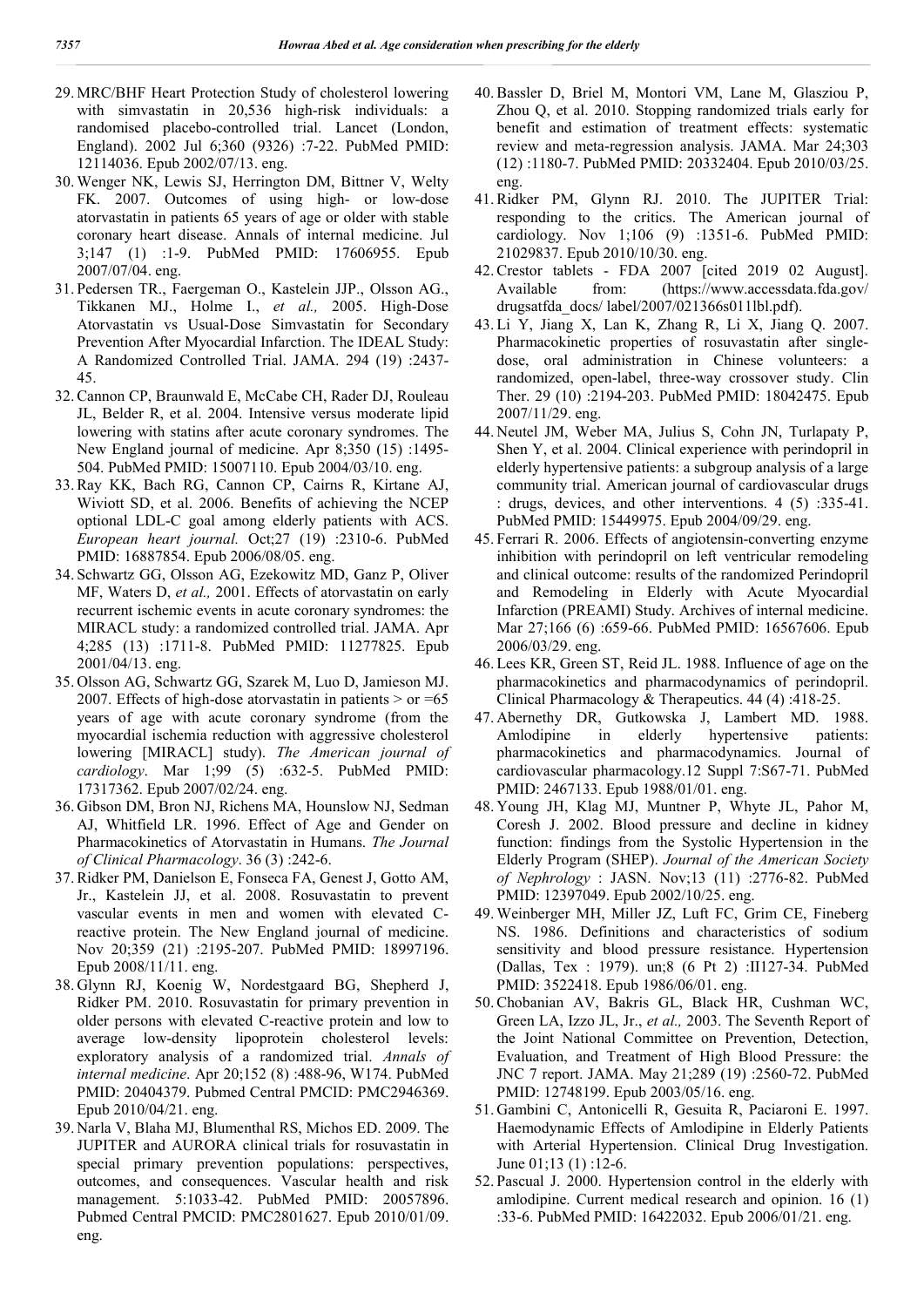- 53. Abernethy DR. 1991. Amlodipine: pharmacokinetic profile of a low-clearance calcium antagonist. *Journal of cardiovascular pharmacology*. 1991;17 Suppl 1:S4-7. PubMed PMID: 16296697. eng.
- 54. Abernethy DR. 1992. Pharmacokinetics and Pharmacodynamics of Amlodipine. Cardiology. 80 (suppl 1) (Suppl. 1) :31-6.
- 55. Fulton B, James O, Rawlins MD. 1979. The influence of age on the pharmacokinetics of paracetamol [proceedings]. British journal of clinical pharmacology. Apr;7 (4) :418P. PubMed PMID: 444368. Epub 1979/04/01. eng.
- 56. Divoll M, Ameer B, Abernethy DR, Greenblatt DJ. 1982. Age does not alter acetaminophen absorption. Journal of the American Geriatrics Society. Apr;30 (4) :240-4. PubMed PMID: 7069091. Epub 1982/04/01. eng.
- 57. Divoll M, Greenblatt DJ, Ameer B, Abernethy DR. 1982. Effect of food on acetaminophen absorption in young and elderly subjects. Journal of clinical pharmacology. Nov-Dec;22 (11-12) :571-6. PubMed PMID: 7161411. Epub 1982/11/01. eng.
- 58. Gainsborough N, Maskrey VL, Nelson ML, Keating J, Sherwood RA, Jackson SH, et al. 1993. The association of age with gastric emptying. Age and ageing. 1993 Jan;22 (1) :37-40. PubMed PMID: 8438664. Epub /01/01. eng.
- 59.Rashid MU, Bateman DN. 1990. Effect of intravenous atropine on gastric emptying, paracetamol absorption, salivary flow and heart rate in young and fit elderly volunteers. British journal of clinical pharmacology. Jul;30 (1) :25-34. PubMed PMID: 2390429. Pubmed Central PMCID: PMC1368271. Epub 1990/07/01. eng.
- 60. Wynne HA, Cope LH, Herd B, Rawlins MD, James OF, Woodhouse KW. 1990. The association of age and frailty with paracetamol conjugation in man. Age and ageing. Nov;19 (6) :419-24. PubMed PMID: 2285011. Epub 1990/11/01. eng.
- 61. Klotz U. 2009. Pharmacokinetics and drug metabolism in the elderly. Drug metabolism reviews.41 (2) :67-76. PubMed PMID: 19514965. Epub 2009/06/12. eng.
- 62. Divoll M., Abernethy DR., Ameer B., Greenblatt DJ. 1982. Acetaminophen kinetics in the elderly. Clinical pharmacology and therapeutics. Feb;31 (2) :151-6. PubMed PMID: 7056022. Epub 1982/02/01. eng.
- 63.Bedjaoui A., Demotes-Mainard F., Raynal F., Vincon G., Galley P., Albin H. 1984. [Effect of age and sex on the pharmacokinetics of paracetamol]. Therapie. 1984 Jul-Aug;39 (4) :353-9. PubMed PMID: 6484879. Epub /07/01. Influence de l'age et du sexe sur la pharmacocinetique du paracetamol. fre.
- 64.Briant RH., Dorrington RE., Cleal J., Williams FM. 1976. The Rate of Acetaminophen Metabolism in the Elderly and the Young. *Journal of the American Geriatrics Society*., 24 (8) :359-61.
- 65. Moreau X., Le Quay L., Granry JC., Boishardy N., Delhumeau A. 1993. [Pharmacokinetics of paracetamol in the cerebrospinal fluid in the elderly]. Therapie. Jul-Aug;48 (4) :393-6. PubMed PMID: 8128422. Epub 1993/07/01. Pharmacocinetique du paracetamol dans le liquide cephalorachidien de sujets ages. fre.
- 66. Divoll M., Abernethy DR., Ameer B., Greenblatt DJ. 1982. Acetaminophen kinetics in the elderly. *Clinical Pharmacology & Therapeutics.,* 31 (2) :151-6.
- 67. Triggs EJ., Nation RL., Long A., Ashley JJ. 1975. Pharmacokinetics in the elderly. *European Journal of Clinical Pharmacology*. January 01;8 (1) :55-62.
- 68. Miners JO., Penhall R., Robson RA., Birkett DJ. 1988. Comparison of paracetamol metabolism in young adult and elderly males. *Eur J Clin Pharmacol*., 35 (2) :157-60. PubMed PMID: 3191934. Epub 1988/01/01. eng.
- 69. Mitchell SJ., Hilmer SN., Murnion BP., Matthews S. 2011. Hepatotoxicity of therapeutic short-course paracetamol in hospital inpatients: impact of ageing and frailty. *Journal of clinical pharmacy and therapeutics.* Jun;36 (3) :327-35. PubMed PMID: 21545612. Epub 2011/05/07. eng.
- 70.Jahr JS., Breitmeyer JB., Pan C., Royal MA., Ang RY. 2012. Safety and efficacy of intravenous acetaminophen in the elderly after major orthopedic surgery: subset data analysis from 3, randomized, placebo-controlled trials. American journal of therapeutics. Mar;19 (2) :66-75. PubMed PMID: 22354127. Epub 2012/02/23. eng.
- 71. Alexander AM., Veitch GB., Wood JB. 1985. Antirheumatic and analgesic drug usage and acute gastrointestinal bleeding in elderly patients. Journal of clinical and hospital pharmacy. Mar;10 (1) :89-93. PubMed PMID: 3873477. Epub 1985/03/01. eng.
- 72. Koppert W., Frotsch K., Huzurudin N., Boswald W., Griessinger N., Weisbach V. *et al.,* 2006. The effects of paracetamol and parecoxib on kidney function in elderly patients undergoing orthopedic surgery. Anesthesia and analgesia. Nov;103 (5) :1170-6. PubMed PMID: 17056950. Epub 2006/10/24. eng.
- 73. Langman MJ., Weil J., Wainwright P., Lawson DH., Rawlins MD., Logan RF. *et al.,* 1994. Risks of bleeding peptic ulcer associated with individual non-steroidal antiinflammatory drugs. Lancet (London, England). Apr 30;343 (8905) :1075-8. PubMed PMID: 7909103. Epub 1994/04/30. eng.
- 74.Rahme E., Barkun A., Nedjar H., Gaugris S., Watson D. 2008. Hospitalizations for upper and lower GI events associated with traditional NSAIDs and acetaminophen among the elderly in Quebec, Canada. *The American journal of gastroenterology*. Apr;103 (4) :872-82. PubMed PMID: 18371130. Epub 2008/03/29. eng.
- 75.Rahme E., Pettitt D., LeLorier J. 2002. Determinants and sequelae associated with utilization of acetaminophen versus traditional nonsteroidal antiinflammatory drugs in an elderly population. Arthritis and rheumatism. Nov;46 (11) :3046-54. PubMed PMID: 12428249. Epub 2002/11/13. eng.

## **Appendix I: Search method**

Aging and drugs, medication usage among elderly, elderly physiological changes, atorvastatin, atorvastatin clinical trials, atorvastatin clinical trials AND elderly, rosuvastatin, rosuvastatin clinical trials, rosuvastatin clinical trials AND elderly, perindopril, perindopril clinical trials, perindopril clinical trials AND elderly,amlodipine, amlodipine clinical trials, amlodipine clinical trials AND elderly, paracetamol, paracetamol clinical trials, paracetamol clinical trials AND elderly. Letters, commercial websites and commentaries were excluded, only informational websites and peer reviewed articles were included.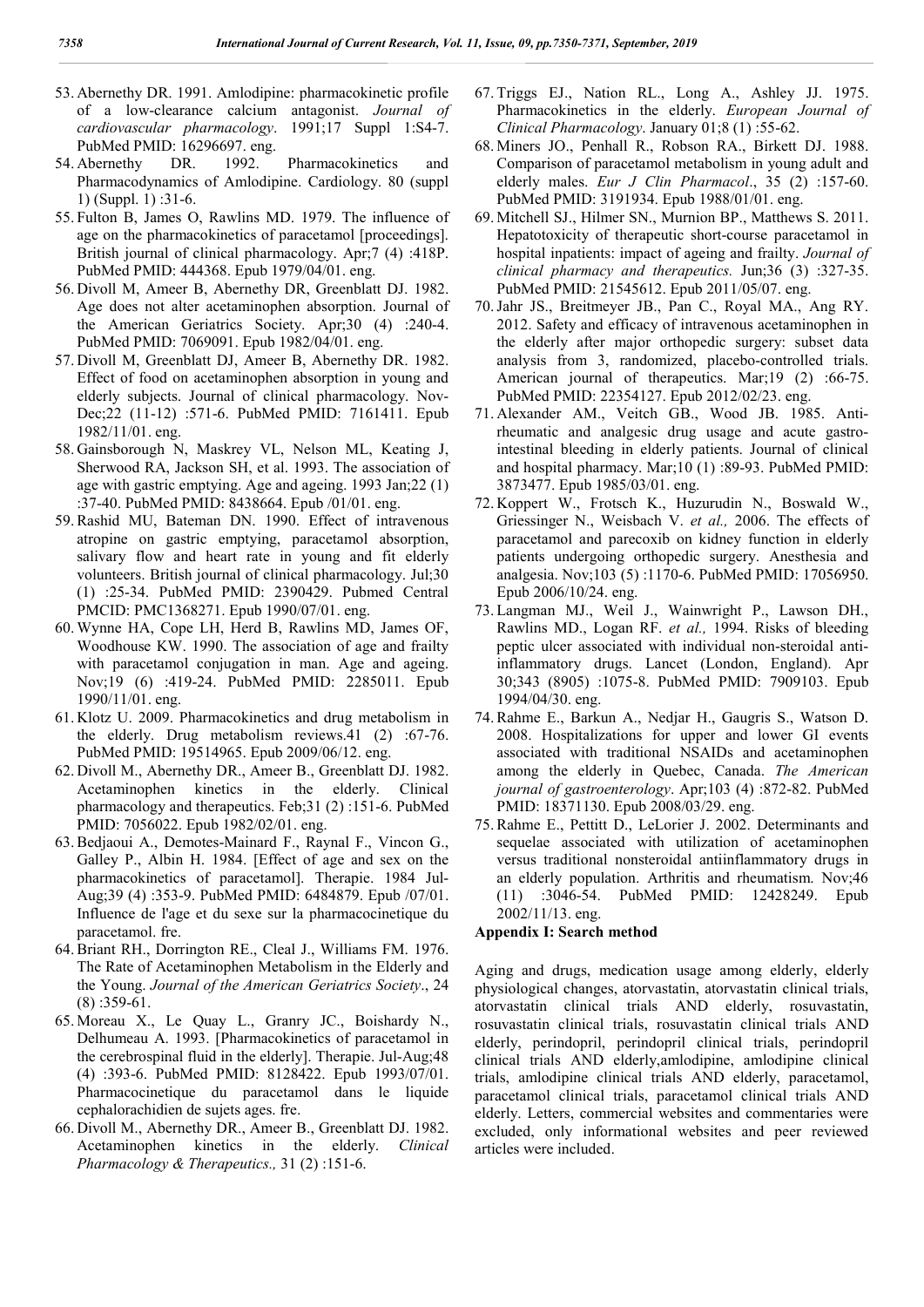#### **Search A**





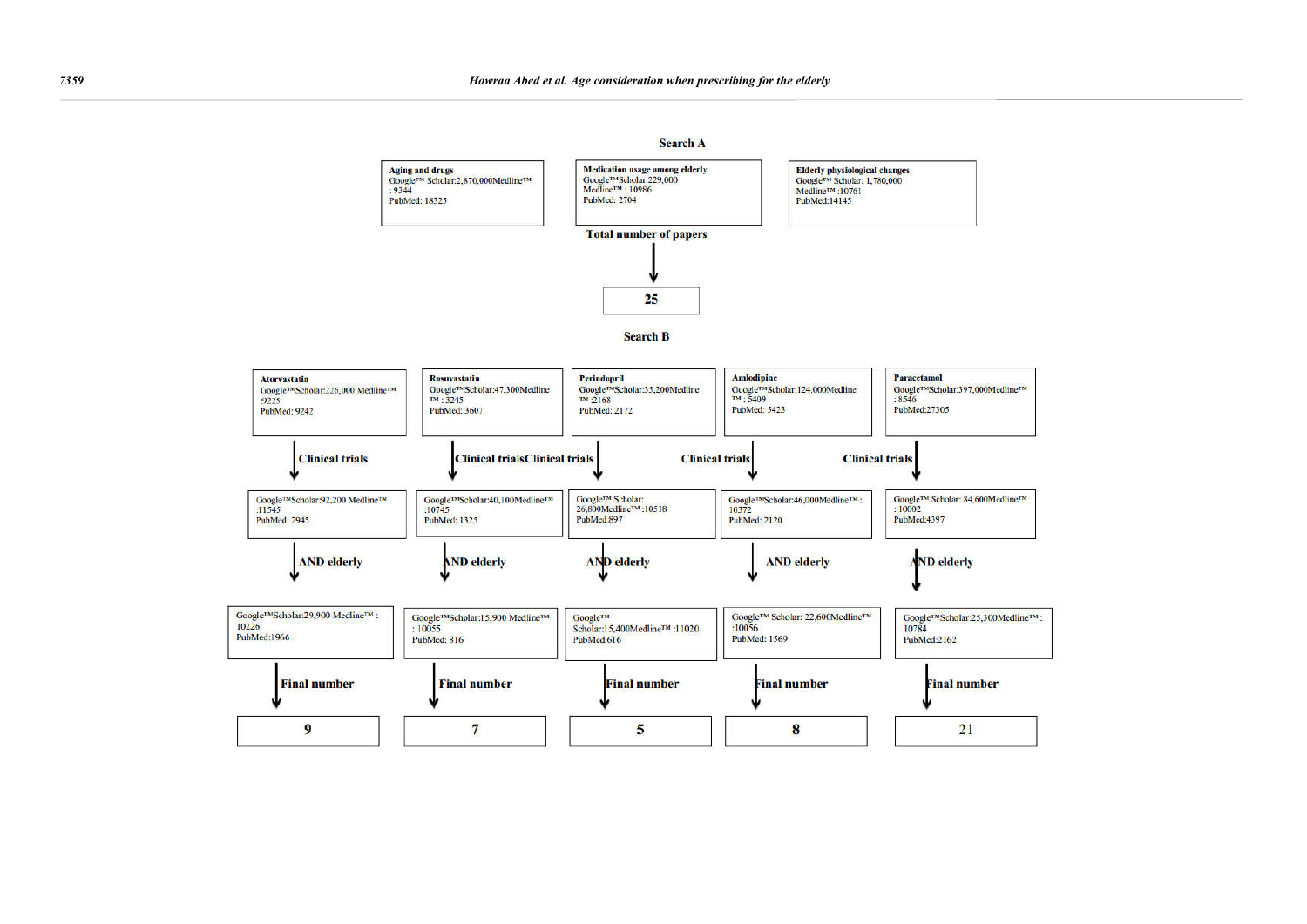## **Appendix II: articles used in the paper (Derived from papers' abstract)**

|                                                                                                                                                                                                                                                                                                                                                                                                                                                            | Age Consideration When Prescribing for the Elderly                                                                          |      |                                                                                                                                                                                                                                                                                                                                                                                                                             |                                                   |                                                            |                                                                                                                                                                                                                                                                                                                                                                                                                                                                                                                                                                                                                                                                                                                                                                                                                                                                                                                                                                                                                                                                                                          |  |  |  |  |
|------------------------------------------------------------------------------------------------------------------------------------------------------------------------------------------------------------------------------------------------------------------------------------------------------------------------------------------------------------------------------------------------------------------------------------------------------------|-----------------------------------------------------------------------------------------------------------------------------|------|-----------------------------------------------------------------------------------------------------------------------------------------------------------------------------------------------------------------------------------------------------------------------------------------------------------------------------------------------------------------------------------------------------------------------------|---------------------------------------------------|------------------------------------------------------------|----------------------------------------------------------------------------------------------------------------------------------------------------------------------------------------------------------------------------------------------------------------------------------------------------------------------------------------------------------------------------------------------------------------------------------------------------------------------------------------------------------------------------------------------------------------------------------------------------------------------------------------------------------------------------------------------------------------------------------------------------------------------------------------------------------------------------------------------------------------------------------------------------------------------------------------------------------------------------------------------------------------------------------------------------------------------------------------------------------|--|--|--|--|
| Reference                                                                                                                                                                                                                                                                                                                                                                                                                                                  | Type of study<br><b>Sample</b><br>size                                                                                      |      | <b>Result</b>                                                                                                                                                                                                                                                                                                                                                                                                               | Physiological changes among<br>elderly considered | <b>Clinical</b><br>trial<br>elderly<br>among<br>considered | Conclusion drawn from the study                                                                                                                                                                                                                                                                                                                                                                                                                                                                                                                                                                                                                                                                                                                                                                                                                                                                                                                                                                                                                                                                          |  |  |  |  |
| Atorvastatin                                                                                                                                                                                                                                                                                                                                                                                                                                               |                                                                                                                             |      |                                                                                                                                                                                                                                                                                                                                                                                                                             |                                                   |                                                            |                                                                                                                                                                                                                                                                                                                                                                                                                                                                                                                                                                                                                                                                                                                                                                                                                                                                                                                                                                                                                                                                                                          |  |  |  |  |
| Deedwania P, Stone PH,<br>Bairey Merz CN, Cosin-<br>Aguilar J, Koylan N, Luo D,<br>et al. Effects of intensive<br>versus moderate<br>lipid-<br>lowering<br>therapy<br>on<br>myocardial ischemia in<br>older patients with coronary<br>heart disease: results of the<br>Study Assessing Goals in<br>Elderly (SAGE).<br>the<br>Circulation. 2007 Feb<br>13;115(6):700-7. PubMed<br>PMID: 17283260. Epub<br>2007/02/07. eng.                                  | Subjects were randomized to<br>80<br>mg/d<br>atorvastatin<br>or<br>pravastatin 40 mg/d<br>and<br>followed up for 12 months. | 893  | Compared with moderate<br>pravastatin therapy, intensive<br>atorvastatin therapy was<br>associated with reductions in<br>cholesterol, major acute<br>cardiovascular events, and<br>death in addition to the<br>in<br>ischemia<br>reductions<br>observed with both therapies.                                                                                                                                                | N <sub>o</sub>                                    | Yes                                                        | The contrast between the therapies' differing<br>efficacy for major acute cardiovascular events and<br>death and their nonsignificant difference in<br>efficacy for reduction of ischemia suggests that<br>low-density lipoprotein cholesterol-lowering<br>thresholds for ischemia and major acute<br>cardiovascular events may differ. The Study<br>Assessing Goals in the Elderly (SAGE)<br>demonstrates that older men and women with<br>coronary artery disease benefit from intensive<br>statin therapy.                                                                                                                                                                                                                                                                                                                                                                                                                                                                                                                                                                                            |  |  |  |  |
| Colhoun HM, Betteridge<br>DJ, Durrington PN, Hitman<br>GA, Neil HA, Livingstone<br>SJ, et al. Primary prevention<br>of cardiovascular disease<br>with atorvastatin in type 2<br>diabetes in the Collaborative<br>Atorvastatin Diabetes Study<br>$(CARDS)$ :<br>multicentre<br>randomised<br>placebo-<br>controlled trial. Lancet<br>(London, England). 2004<br>Aug 21-27;364(9435):685-<br>PubMed<br>96.<br>PMID:<br>15325833.<br>Epub<br>2004/08/25. eng. | Patients were randomised to<br>placebo $(n=1410)$ or atorvastatin<br>10 mg daily ( $n=1428$ ).                              | 2838 | Atorvastatin 10 mg daily is<br>safe and efficacious in<br>reducing the risk of first<br>cardiovascular<br>disease<br>events, including stroke, in<br>patients with type 2 diabetes<br>high<br>without<br>LDL-<br>cholesterol. No justification<br>is available for having a<br>particular threshold level of<br>LDL-cholesterol as the sole<br>arbiter of which patients with<br>type 2 diabetes should<br>receive statins. | No                                                | Yes                                                        | The debate about whether all people with this<br>disorder warrant statin treatment should now focus<br>on whether any patients are at sufficiently low risk<br>for this treatment to be withheld.<br>benefits of statin therapy far outweigh any safety<br>concerns, especially among older CHD patients<br>who may be otherwise healthy. By reducing<br>morbidity related to acute coronary events, stating<br>can enhance the quality of life and lead to a more<br>productive old age. While extra caution is<br>warranted with high-dose statin therapy,<br>particularly in those with concomitant medical<br>conditions such as chronic kidney or liver disease,<br>increased chronological age alone should not<br>exclude any patient from receiving the benefits of<br>such treatment. Atorvastatin has been proven to<br>improve clinical outcomes, even when compared<br>to other statins in large randomized clinical trials,<br>and is generally well tolerated in the elderly<br>population. It is therefore a suitable choice when<br>considering statin therapy in this group of patients |  |  |  |  |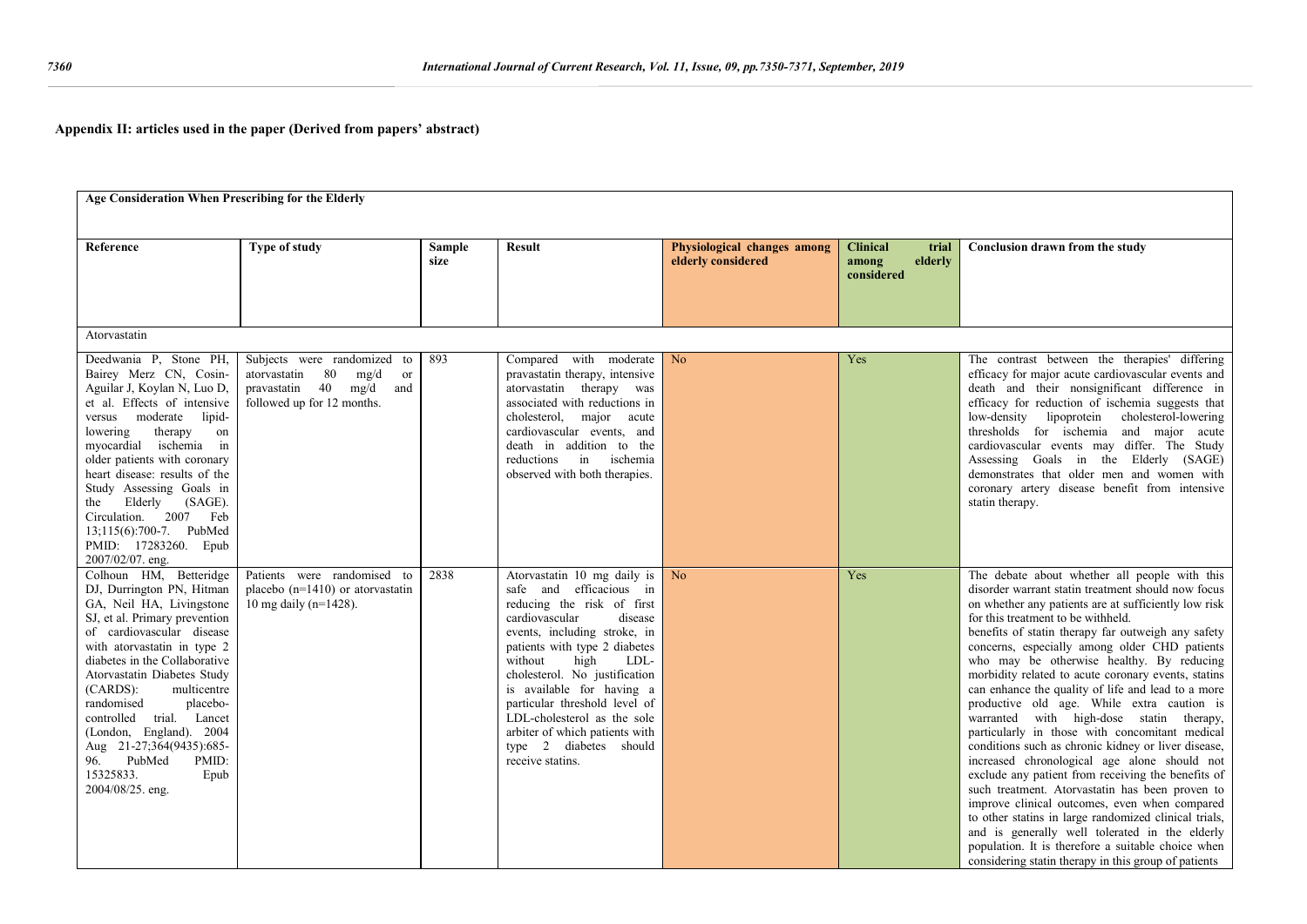| Colhoun HM, Betteridge DJ, Durrington<br>PN, Hitman GA, Neil HA, Livingstone<br>SJ, et al. Primary prevention of<br>cardiovascular disease with atorvastatin in<br>type 2 diabetes in the Collaborative<br>Atorvastatin Diabetes Study (CARDS):<br>multicentre<br>randomised<br>placebo-<br>controlled<br>trial. Lancet (London,<br>England).<br>2004<br>Aug<br>$21 -$<br>27:364(9435):685-96. PubMed PMID:<br>15325833. Epub 2004/08/25. eng. | Patients were randomised to placebo $(n=1410)$ or<br>atory astatin 10 mg daily ( $n=1428$ ).                                                                                                                                                                                                                                                                                                                                                                                                                                                                                                                                                                                                                                                                                                                                                                                                                                                                                                                                                                                                                                                                                                                                                                                                                                                                                                                                                                                                                                                                                                                                                          | 2838                                                                                           | Atorvastatin 10 mg daily is safe and efficacious in No<br>reducing the risk of first cardiovascular disease<br>events, including stroke, in patients with type 2<br>diabetes without high LDL-cholesterol. No<br>justification is available for having a particular<br>threshold level of LDL-cholesterol as the sole<br>arbiter of which patients with type 2 diabetes<br>should receive statins.                                                                                                                                                                                                                                                                                                                                                                                                                                                                                                                                                                                                                                                                                            |                | Yes | The debate about whether all people with this<br>disorder warrant statin treatment should now<br>focus on whether any patients are at sufficiently<br>low risk for this treatment to be withheld.<br>benefits of statin therapy far outweigh any safety<br>concerns, especially among older CHD patients<br>who may be otherwise healthy. By reducing<br>morbidity related to acute coronary events, statins<br>can enhance the quality of life and lead to a more<br>productive old age. While extra caution is<br>warranted with high-dose statin therapy,<br>particularly in those with concomitant medical<br>conditions such as chronic kidney or liver disease,<br>increased chronological age alone should not<br>exclude any patient from receiving the benefits of<br>such treatment. Atorvastatin has been proven to<br>improve clinical outcomes, even when compared<br>to other statins in large randomized clinical trials,<br>and is generally well tolerated in the elderly<br>population. It is therefore a suitable choice when<br>considering statin therapy in this group of patients |
|------------------------------------------------------------------------------------------------------------------------------------------------------------------------------------------------------------------------------------------------------------------------------------------------------------------------------------------------------------------------------------------------------------------------------------------------|-------------------------------------------------------------------------------------------------------------------------------------------------------------------------------------------------------------------------------------------------------------------------------------------------------------------------------------------------------------------------------------------------------------------------------------------------------------------------------------------------------------------------------------------------------------------------------------------------------------------------------------------------------------------------------------------------------------------------------------------------------------------------------------------------------------------------------------------------------------------------------------------------------------------------------------------------------------------------------------------------------------------------------------------------------------------------------------------------------------------------------------------------------------------------------------------------------------------------------------------------------------------------------------------------------------------------------------------------------------------------------------------------------------------------------------------------------------------------------------------------------------------------------------------------------------------------------------------------------------------------------------------------------|------------------------------------------------------------------------------------------------|-----------------------------------------------------------------------------------------------------------------------------------------------------------------------------------------------------------------------------------------------------------------------------------------------------------------------------------------------------------------------------------------------------------------------------------------------------------------------------------------------------------------------------------------------------------------------------------------------------------------------------------------------------------------------------------------------------------------------------------------------------------------------------------------------------------------------------------------------------------------------------------------------------------------------------------------------------------------------------------------------------------------------------------------------------------------------------------------------|----------------|-----|----------------------------------------------------------------------------------------------------------------------------------------------------------------------------------------------------------------------------------------------------------------------------------------------------------------------------------------------------------------------------------------------------------------------------------------------------------------------------------------------------------------------------------------------------------------------------------------------------------------------------------------------------------------------------------------------------------------------------------------------------------------------------------------------------------------------------------------------------------------------------------------------------------------------------------------------------------------------------------------------------------------------------------------------------------------------------------------------------------|
| Cournot M, Cambou JP, Quentzel S,<br>Danchin N. Key factors associated with<br>the under-prescription of statins in elderly<br>coronary heart disease patients: Results<br>from the ELIAGE and ELICOEUR<br>surveys. International journal of<br>cardiology. 2006 Jul 28;111(1):12-8.<br>PubMed PMID:<br>16046011. Epub<br>2005/07/28. eng.                                                                                                     | . Two cross-sectional pharmaco-epidemiological surveys<br>were carried out among French cardiologists. Patients' risk<br>factors, medical history, treatments, lipid values and the<br>physicians' various motives for the non-prescription of<br>statins were recorded. Patients not treated with statins<br>reached 37% in the age-group > or =70 years and 14% in the<br>age-group 35-69 years. The main reason given for statin<br>non-prescription was the lack of a medical indication (2.5%)<br>of the age-group 35-69 years and 14% of the age-group $>$ or<br>=70 years). Among patients > or =70 years, the lack of<br>indication was more often cited in the following conditions:<br>1) in very old patients (36% of lack of indication in the age-<br>group $>85$ years vs. 10% in 70-75 years), 2) when lipid<br>values were not available (20% when data were not<br>available vs. 9%) and 3) when the patient had no prior<br>history of myocardial infarction (MI) (20% when no history<br>of MI vs. 7%). These factors were not associated with lack<br>of indication among patients <70 years. History of<br>intolerance or side effect was given for 1.3% and 14% of<br>patients for each of the groups (35-69 and $>$ or =70) and<br>poor overall patient adherence was cited in 1% and 2%,<br>respectively. The primary reason for the under-prescription<br>of statins in elderly coronary patients is the perceived lack<br>of indication, which stresses the need of extensive<br>guidelines for prescription in elderly patients. Several<br>factors associated with this perception seem to be specific to<br>the elderly. | 1148 coronary patients<br>aged 35 to 69 years and<br>1489 patients aged $>$ or<br>$=70$ years. | Patients not treated with statins reached 37% in the<br>age-group > or =70 years and $14\%$ in the age-group<br>35-69 years. The main reason given for statin non-<br>prescription was the lack of a medical indication<br>$(2.5\% \text{ of the age-group } 35-69 \text{ years and } 14\% \text{ of the }$<br>age-group > or =70 years). Among patients > or<br>$=70$ years, the lack of indication was more often<br>cited in the following conditions: 1) in very old<br>patients (36% of lack of indication in the age-group<br>$>85$ years vs. 10% in 70-75 years), 2) when lipid<br>values were not available (20% when data were not<br>available vs. 9%) and 3) when the patient had no<br>prior history of myocardial infarction (MI) (20%<br>when no history of MI vs. 7%). These factors were<br>not associated with lack of indication among<br>patients <70 years. History of intolerance or side<br>effect was given for 1.3% and 14% of patients for<br>each of the groups (35-69 and > or =70) and poor<br>overall patient adherence was cited in 1% and 2%,<br>respectively. | N <sub>o</sub> | Yes | The primary reason for the under-prescription of<br>statins in elderly coronary patients is the<br>perceived lack of indication, which stresses the<br>need of extensive guidelines for prescription in<br>elderly patients. Several factors associated with<br>this perception seem to be specific to the elderly                                                                                                                                                                                                                                                                                                                                                                                                                                                                                                                                                                                                                                                                                                                                                                                       |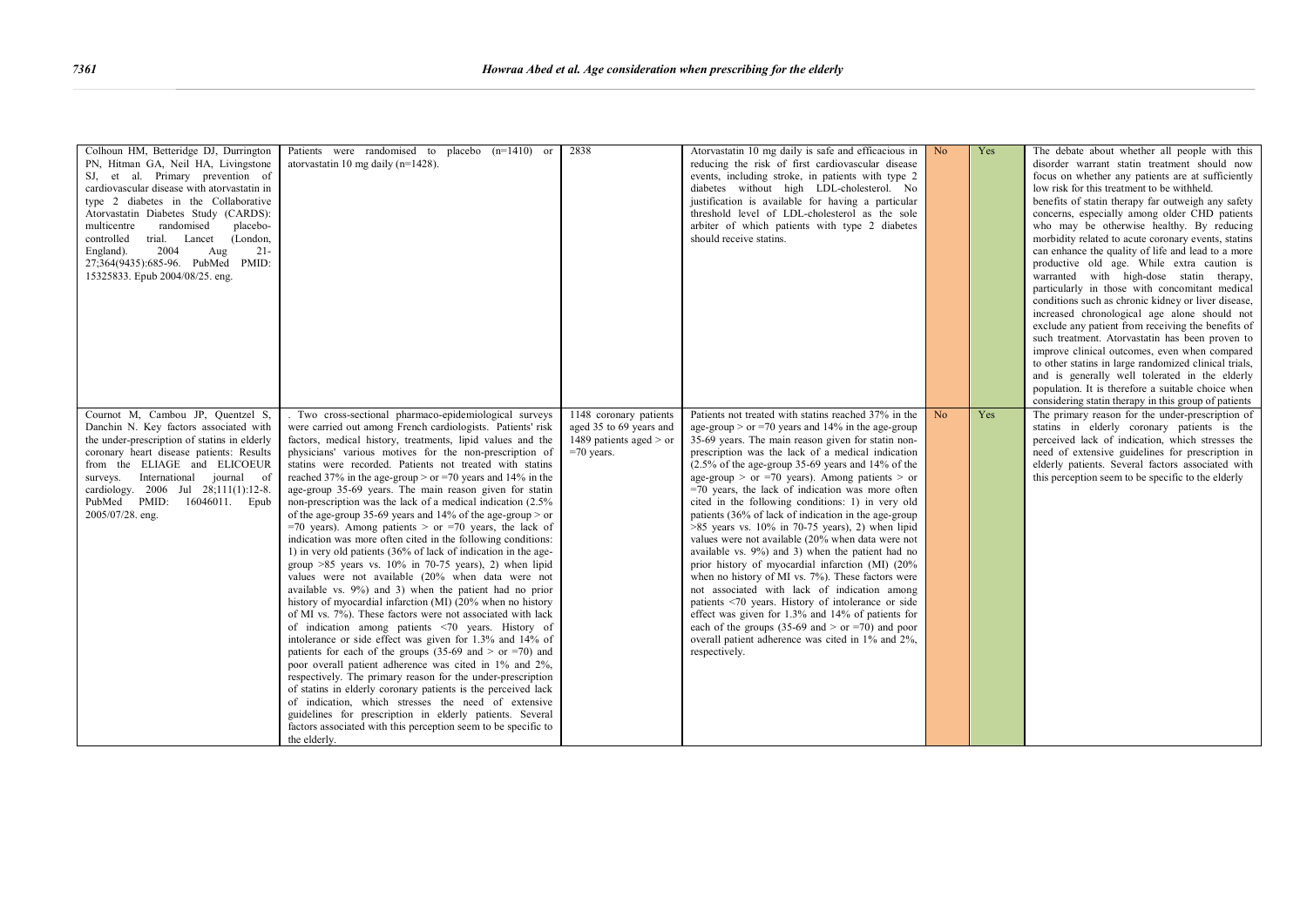| Benner JS, Pollack MF, Smith TW,<br>Bullano MF, Willey VJ, Williams SA.<br>Association between short-term<br>effectiveness of statins and long-term<br>adherence to lipid-lowering therapy.<br>American journal of health-system<br>pharmacy: AJHP: official journal of<br>the American Society of Health-<br>System Pharmacists. 2005 Jul<br>15:62(14):1468-75. PubMed PMID:<br>15998926. Epub 2005/07/07. eng. | A retrospective cohort study was conducted among<br>enrollees in a Southeastern managed care plan who<br>started therapy with atorvastatin, fluvastatin,<br>lovastatin, pravastatin, or simvastatin between October<br>1999 and August 2001, were enrolled for $>$ or =12<br>months before and $>$ or $=6$ months after treatment<br>initiation, and had at least one LDL cholesterol<br>measurement in the year before and 4-12 weeks after<br>the start of therapy. Patients were followed up via<br>electronic pharmacy and medical records for up to 33<br>more months. The follow-up period was divided into<br>3-month intervals; patients were considered adherent if<br>statin therapy was available > or =80% of the time. A<br>generalized linear model for repeated measures<br>quantified the association between change in LDL<br>cholesterol at 4-12 weeks and medication adherence in<br>subsequent intervals, adjusting for demographic,<br>clinical, and health-service-use variables. | 9.510                                                                                                                  | The final sample consisted of 9510 patients.<br>Medication adherence decreased significantly<br>over time: 59%, 40%, 34%, and 21% of patients<br>were adherent at 3, 6, 12, and 36 months,<br>respectively. Mean +/- S.D. LDL cholesterol<br>reduction at 12 weeks was 28.9% +/- 19.9%.<br>The relative LDL cholesterol reduction at 12<br>weeks was significantly and independently<br>associated with subsequent medication<br>adherence: Compared with subjects in the first<br>quartile of LDL cholesterol reduction, those in<br>quartiles 2, 3, and 4 were more likely to be<br>adherent in any subsequent interval (adjusted<br>odds ratio [95% confidence interval], 1.26<br>$[1.12-1.42]$ , 1.25 [1.11-1.40], and 1.15 [1.02-<br>1.29], respectively). Other independent<br>predictors of adherence in months 4-36<br>included adherence during the initial three<br>months of therapy, age, and recent history of<br>coronary revascularization. | N <sub>o</sub> | Yes | Greater reduction in LDL<br>cholesterol levels during<br>the first three months of<br>statin<br>therapy<br>was<br>associated with<br>greater<br>lipid-<br>adherence<br>to<br>lowering drug therapy. |
|------------------------------------------------------------------------------------------------------------------------------------------------------------------------------------------------------------------------------------------------------------------------------------------------------------------------------------------------------------------------------------------------------------------|---------------------------------------------------------------------------------------------------------------------------------------------------------------------------------------------------------------------------------------------------------------------------------------------------------------------------------------------------------------------------------------------------------------------------------------------------------------------------------------------------------------------------------------------------------------------------------------------------------------------------------------------------------------------------------------------------------------------------------------------------------------------------------------------------------------------------------------------------------------------------------------------------------------------------------------------------------------------------------------------------------|------------------------------------------------------------------------------------------------------------------------|------------------------------------------------------------------------------------------------------------------------------------------------------------------------------------------------------------------------------------------------------------------------------------------------------------------------------------------------------------------------------------------------------------------------------------------------------------------------------------------------------------------------------------------------------------------------------------------------------------------------------------------------------------------------------------------------------------------------------------------------------------------------------------------------------------------------------------------------------------------------------------------------------------------------------------------------------------|----------------|-----|-----------------------------------------------------------------------------------------------------------------------------------------------------------------------------------------------------|
| Wenger NK, Lewis SJ, Herrington<br>DM, Bittner V, Welty FK. Outcomes<br>of using high- or low-dose atorvastatin<br>in patients 65 years of age or older<br>with stable coronary heart disease.<br>Annals of internal medicine, 2007 Jul<br>$3;147(1):1-9.$<br>PubMed<br>PMID:<br>17606955. Epub 2007/07/04. eng.                                                                                                 | A prespecified secondary analysis of the Treating to<br>New Targets study, a randomized, double-blind<br>clinical trial.                                                                                                                                                                                                                                                                                                                                                                                                                                                                                                                                                                                                                                                                                                                                                                                                                                                                                | 10,001 patients<br>$(256$ sites in 14<br>countries<br>participating in<br>the Treating to<br>New<br>Targets<br>study.) | The analysis suggests that additional clinical<br>benefit can be achieved by treating older<br>patients with CHD more aggressively to reduce<br>low-density lipoprotein cholesterol levels to less<br>than 2.6 mmol/L $(\leq 100 \text{ mg/dL})$ . The findings<br>support the use of intensive low-density<br>lipoprotein cholesterol-lowering therapy in<br>high-risk older persons with established<br>cardiovascular disease. Click here for related<br>information on atorvastatin                                                                                                                                                                                                                                                                                                                                                                                                                                                                    | N <sub>o</sub> | yes |                                                                                                                                                                                                     |
| Pedersen TR, Faergeman O, Kastelein<br>JJP, Olsson AG, Tikkanen MJ, Holme<br>I, et al. High-Dose Atorvastatin vs<br>Usual-Dose Simvastatin for Secondary<br>Prevention<br>After<br>Myocardial<br>InfarctionThe IDEAL Study: A<br>Randomized Controlled Trial. JAMA.<br>2005;294(19):2437-45.                                                                                                                     | A prospective, randomized, open-label, blinded end-<br>point evaluation trial.                                                                                                                                                                                                                                                                                                                                                                                                                                                                                                                                                                                                                                                                                                                                                                                                                                                                                                                          | 8888                                                                                                                   | In this study of patients with previous MI,<br>intensive lowering of LDL-C did not result in a<br>significant reduction in the primary outcome of<br>major coronary events, but did reduce the risk<br>of other composite secondary end points and<br>nonfatal acute MI. There were no differences in<br>cardiovascular or all-cause mortality.                                                                                                                                                                                                                                                                                                                                                                                                                                                                                                                                                                                                            | N <sub>o</sub> | Yes | with MI may<br>Patients<br>from<br>benefit<br>intensive<br>of<br>LDL-C<br>lowering<br>without an increase in<br>noncardiovascular<br>mortality or other serious<br>adverse reactions.               |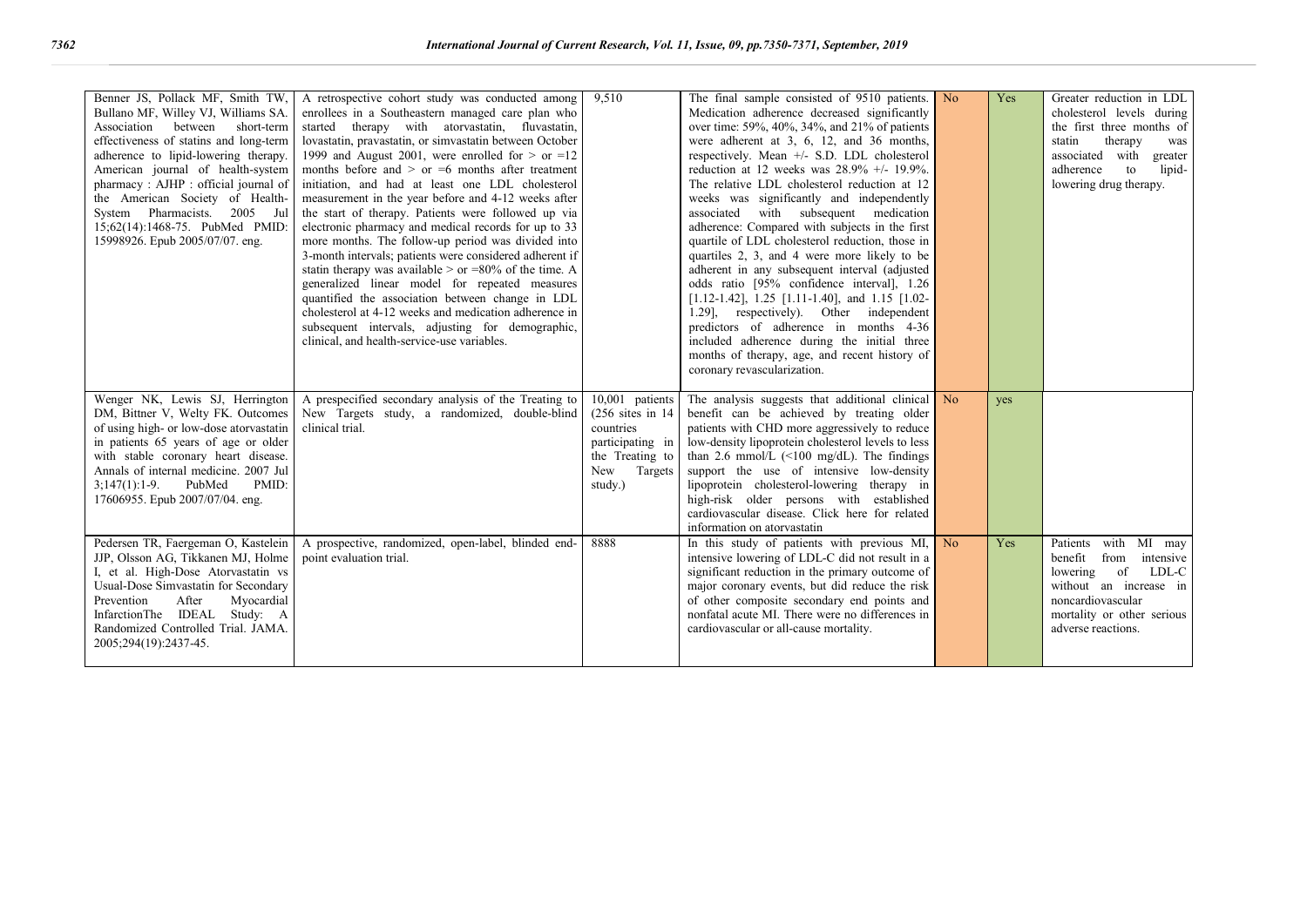| Cannon CP, Braunwald E, McCabe<br>CH, Rader DJ, Rouleau JL, Belder R,<br>et al. Intensive versus moderate lipid<br>lowering with statins after acute<br>coronary syndromes. The New<br>England journal of medicine. 2004<br>Apr 8:350(15):1495-504. PubMed<br>PMID: 15007110. Epub 2004/03/10.<br>eng.<br>Schwartz GG, Olsson AG, Ezekowitz<br>MD, Ganz P, Oliver MF, Waters D, et<br>al. Effects of atorvastatin on early<br>recurrent ischemic events in acute<br>coronary syndromes: the MIRACL | A comparison study between 40 mg of<br>pravastatin daily dosing (standard<br>therapy) and 80 mg of atorvastatin daily<br>dosing (intensive therapy).<br>The primary end point was a composite<br>of death from any cause, myocardial<br>infarction, documented unstable angina<br>requiring<br>rehospitalization,<br>revascularization (performed at least 30<br>days after randomization), and stroke.<br>The study was designed to establish the<br>noninferiority of pravastatin as compared<br>with atorvastatin with respect to the time<br>to an end-point event. Follow-up lasted<br>18 to 36 months (mean, 24).<br>double-blind<br>randomized.<br>$\mathsf{A}$<br>trial<br>conducted from May 1997 to September<br>1999, with follow-up through 16 weeks<br>at 122 clinical centers in Europe, North<br>America, South Africa, and Australasia. | 4162<br>3086 adults.      | The median LDL cholesterol level<br>achieved during treatment was 95 mg per<br>deciliter $(2.46 \text{ mmol per liter})$ in the<br>standard-dose pravastatin group and 62<br>mg per deciliter (1.60 mmol per liter) in<br>high-dose atorvastatin group<br>the<br>(P<0.001). Kaplan–Meier estimates of<br>the rates of the primary end point at two<br>years were 26.3 percent in the pravastatin<br>group and 22.4 percent in the atorvastatin<br>group, reflecting a 16 percent reduction<br>in the hazard ratio in favor of atorvastatin<br>$(P=0.005; 95$ percent confidence interval,<br>5 to 26 percent). The study did not meet<br>the prespecified criterion for equivalence<br>but did identify the superiority of the<br>more intensive regimen.<br>For patients with acute coronary<br>syndrome, lipid-lowering therapy with<br>atoryastatin, 80 mg/d, reduces recurrent<br>ischemic events in the first 16 weeks,<br>mostly recurrent symptomatic ischemia | No<br>No | Yes<br>Yes | Among patients who have recently had an<br>acute coronary syndrome, an intensive<br>lipid-lowering statin regimen provides<br>greater protection against death or major<br>cardiovascular events than does a standard<br>regimen. These findings indicate that such<br>patients benefit from early and continued<br>lowering of LDL cholesterol to levels<br>substantially below current target levels. |
|----------------------------------------------------------------------------------------------------------------------------------------------------------------------------------------------------------------------------------------------------------------------------------------------------------------------------------------------------------------------------------------------------------------------------------------------------------------------------------------------------|---------------------------------------------------------------------------------------------------------------------------------------------------------------------------------------------------------------------------------------------------------------------------------------------------------------------------------------------------------------------------------------------------------------------------------------------------------------------------------------------------------------------------------------------------------------------------------------------------------------------------------------------------------------------------------------------------------------------------------------------------------------------------------------------------------------------------------------------------------|---------------------------|-----------------------------------------------------------------------------------------------------------------------------------------------------------------------------------------------------------------------------------------------------------------------------------------------------------------------------------------------------------------------------------------------------------------------------------------------------------------------------------------------------------------------------------------------------------------------------------------------------------------------------------------------------------------------------------------------------------------------------------------------------------------------------------------------------------------------------------------------------------------------------------------------------------------------------------------------------------------------|----------|------------|---------------------------------------------------------------------------------------------------------------------------------------------------------------------------------------------------------------------------------------------------------------------------------------------------------------------------------------------------------------------------------------------------------|
| study: a randomized controlled trial.<br>JAMA. 2001 Apr 4;285(13):1711-8.<br>PubMed PMID: 11277825. Epub                                                                                                                                                                                                                                                                                                                                                                                           |                                                                                                                                                                                                                                                                                                                                                                                                                                                                                                                                                                                                                                                                                                                                                                                                                                                         |                           | requiring rehospitalization                                                                                                                                                                                                                                                                                                                                                                                                                                                                                                                                                                                                                                                                                                                                                                                                                                                                                                                                           |          |            |                                                                                                                                                                                                                                                                                                                                                                                                         |
| 2001/04/13. eng.<br>Olsson AG, Schwartz GG, Szarek M,<br>Luo D, Jamieson MJ. Effects of high-<br>dose atorvastatin in patients $>$ or $=65$<br>years of age with acute coronary<br>syndrome (from the myocardial<br>ischemia reduction with aggressive<br>cholesterol lowering<br>[MIRACL]<br>study). The American journal of<br>cardiology. 2007 Mar 1;99(5):632-5.<br>PubMed PMID: 17317362. Epub<br>2007/02/24. eng.                                                                            | The MIRACL study randomized patients<br>to 16 weeks of 80 mg/day of atorvastatin<br>or placebo 24 to 96 hours after ACS.<br>This post hoc analysis compared benefits<br>of 80 mg of atorvastatin in older $($ or<br>$=65$ years) versus younger ( $\leq 65$ years)<br>patients.                                                                                                                                                                                                                                                                                                                                                                                                                                                                                                                                                                         | 3,086<br>patients(MIRACL) | Event rates were approximately two- to<br>threefold higher in older than in younger<br>patients. Treatment-by-age heterogeneity<br>testing indicated no difference in<br>treatment effect by age for any of the<br>primary or secondary end points, and<br>relative risk decreases in the primary end<br>point with atorvastatin versus placebo<br>were similar in younger and older<br>patients (22% vs 14%, respectively). The<br>safety profile of atorvastatin was similar<br>between the 2 age groups.                                                                                                                                                                                                                                                                                                                                                                                                                                                           | No       | Yes        | These results and a greater immediate<br>cardiovascular risk in older patients argue<br>for early, intensive atorvastatin therapy as<br>routine practice after ACS.                                                                                                                                                                                                                                     |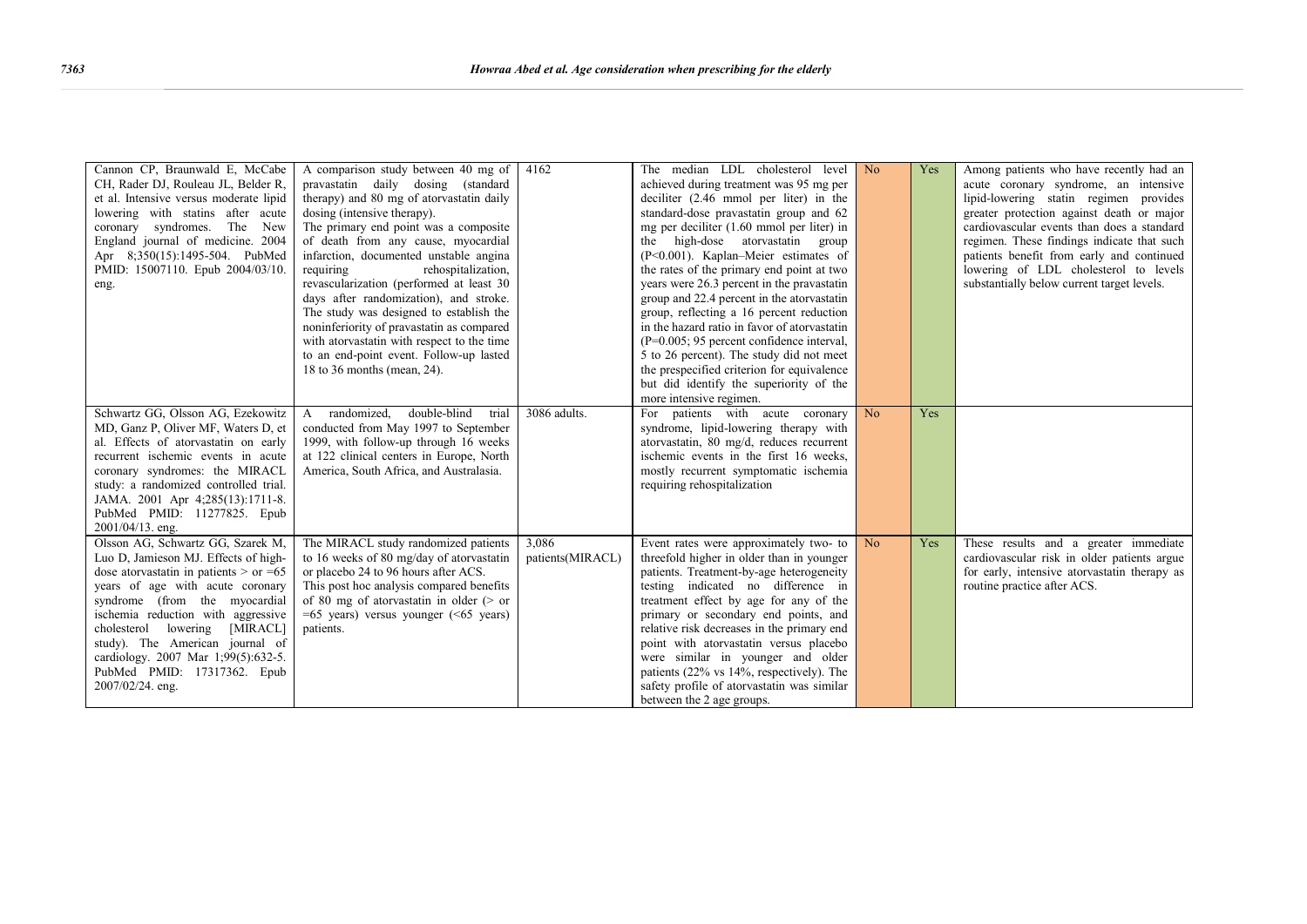| Gibson DM, Bron NJ, Richens MA,<br>Hounslow NJ, Sedman AJ, Whitfield<br>LR. Effect of Age and Gender on<br>Pharmacokinetics of Atorvastatin in<br>Humans. The Journal of Clinical<br>Pharmacology. 1996;36(3):242-6.                                                                                                                                                                                                                    | The effects of age<br>and<br>gender<br>the<br>on<br>of<br>pharmacokinetics<br>atorvastatin<br>after<br>administration of single 20-<br>mg tablets of atorvastatin<br>were studied                                                                                                                                                                                                                               | 32                                 | equivalent maximum<br>concentration of<br>The<br>atory as 42.5% higher in elderly participants<br>than in young participants and 17.6% higher in<br>women than in men. The mean area under the<br>concentration-time curve and half-life were 27.3%<br>greater and 36.2% longer, respectively, in elderly<br>adults than in young adults and 11.3% lower and<br>19.9% shorter, respectively, in women than in men. | Yes            | Yes | Results of subsequent safety<br>and efficacy trials should help<br>clarify the clinical significance<br>these<br>pharmacokinetic<br>of<br>differences. |
|-----------------------------------------------------------------------------------------------------------------------------------------------------------------------------------------------------------------------------------------------------------------------------------------------------------------------------------------------------------------------------------------------------------------------------------------|-----------------------------------------------------------------------------------------------------------------------------------------------------------------------------------------------------------------------------------------------------------------------------------------------------------------------------------------------------------------------------------------------------------------|------------------------------------|--------------------------------------------------------------------------------------------------------------------------------------------------------------------------------------------------------------------------------------------------------------------------------------------------------------------------------------------------------------------------------------------------------------------|----------------|-----|--------------------------------------------------------------------------------------------------------------------------------------------------------|
| Rosuvastatin                                                                                                                                                                                                                                                                                                                                                                                                                            |                                                                                                                                                                                                                                                                                                                                                                                                                 |                                    |                                                                                                                                                                                                                                                                                                                                                                                                                    |                |     |                                                                                                                                                        |
| Ridker PM, Danielson E, Fonseca FA,<br>Genest J, Gotto AM, Jr., Kastelein JJ, et<br>al. Rosuvastatin to prevent vascular<br>events in men and women with elevated<br>C-reactive protein. The New England<br>journal of medicine. 2008 Nov<br>20:359(21):2195-207. PubMed PMID:<br>18997196. Epub 2008/11/11. eng.                                                                                                                       | a randomized, double-blind,<br>placebo-controlled,<br>multicenter trial<br>Subjects were<br>randomly<br>assigned to rosuvastatin, 20<br>mg daily, or placebo and<br>followed them for the<br>occurrence of the combined<br>primary end<br>point of<br>myocardial<br>infarction.<br>stroke.<br>arterial<br>revascularization.<br>hospitalization for unstable<br>angina, or death from<br>cardiovascular causes. | 17,802                             | In this trial of apparently healthy persons without<br>hyperlipidemia but with elevated high-sensitivity C-<br>reactive protein levels, rosuvastatin significantly<br>reduced the incidence of major cardiovascular events.                                                                                                                                                                                        | N <sub>o</sub> | Yes |                                                                                                                                                        |
| Glynn RJ, Koenig W, Nordestgaard BG,<br>Shepherd J, Ridker PM. Rosuvastatin<br>for primary prevention in older persons<br>with elevated C-reactive protein and low<br>to average low-density lipoprotein<br>cholesterol levels: exploratory analysis<br>of a randomized trial. Annals of internal<br>medicine. 2010 Apr 20;152(8):488-96,<br>W174. PubMed PMID: 20404379.<br>Pubmed Central PMCID: PMC2946369.<br>Epub 2010/04/21. eng. | a randomized, double-blind.<br>placebo-controlled trial.<br>, Participants were randomly<br>assigned in a $1:1$ ratio to<br>of<br>receive<br>20<br>mg<br>daily<br>rosuvastatin<br>$\alpha$<br>placebo.                                                                                                                                                                                                          | 5695 were<br>70 years or<br>older. | healthy older persons<br>without  <br>In apparently<br>hyperlipidemia but with elevated high-sensitivity C-<br>reactive protein levels, rosuvastatin reduces the<br>incidence of major cardiovascular events.                                                                                                                                                                                                      | No             | Yes |                                                                                                                                                        |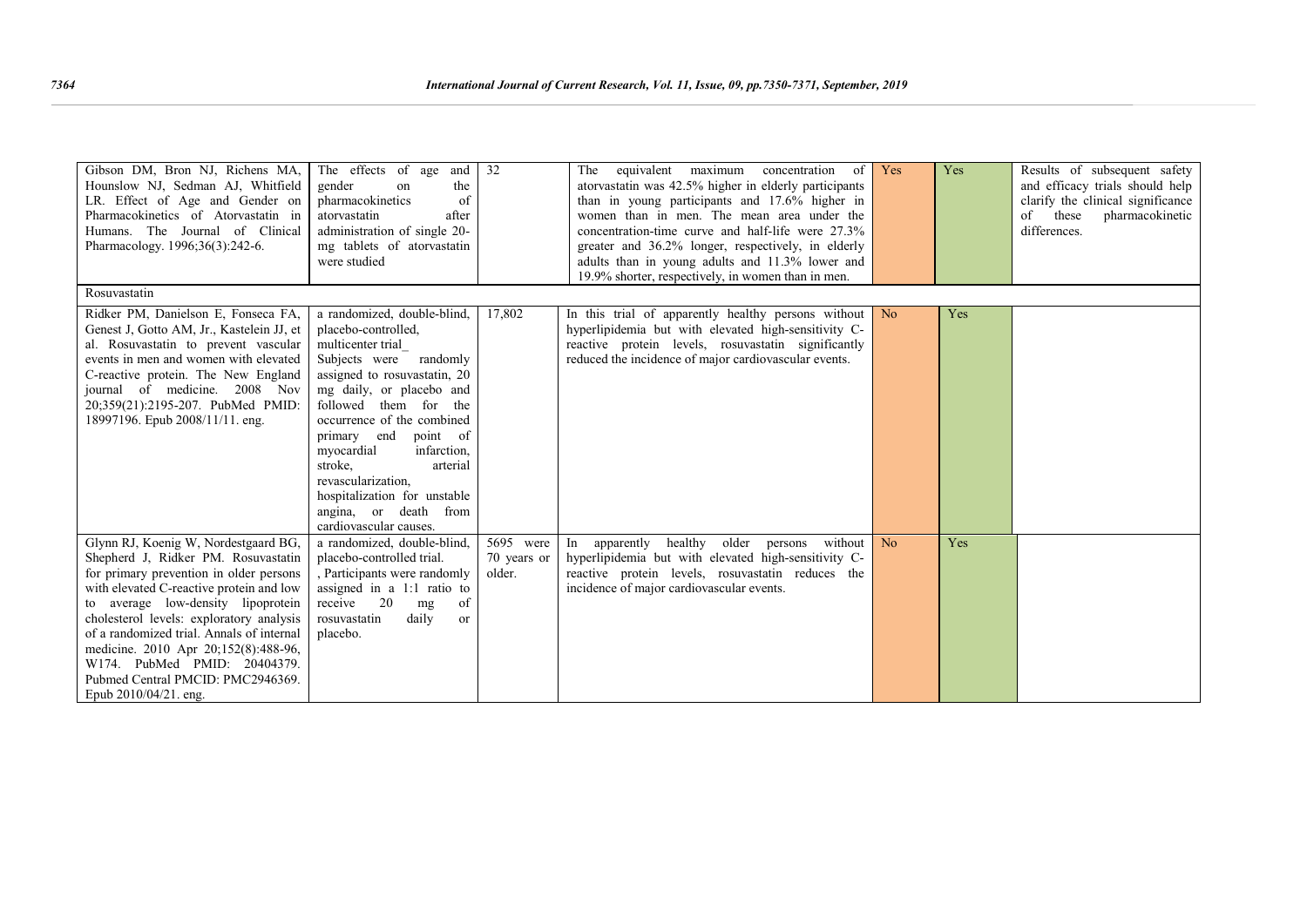| Mora S, Ridker PM. Justification for the    | Review article                  | The most important action of 3-hydroxy-3-methylglutaryl coenzyme          |                | Yes |  |
|---------------------------------------------|---------------------------------|---------------------------------------------------------------------------|----------------|-----|--|
| Use of Statins in Primary Prevention: an    |                                 | A reductase inhibitors (statins) is their ability to lower levels of low- |                |     |  |
| Intervention Trial Evaluating Rosuvastatin  |                                 | density lipoprotein (LDL) cholesterol. Statins have proved highly         |                |     |  |
| (JUPITER)--can C-reactive protein be        |                                 | effective in reducing the risk of cardiovascular events in both           |                |     |  |
| used to target statin therapy in primary    |                                 | primary and secondary prevention studies. However, the magnitude          |                |     |  |
| prevention? The American journal of         |                                 | of risk reduction associated with statins is greater than that predicted  |                |     |  |
|                                             |                                 |                                                                           |                |     |  |
| cardiology. 2006 Jan 16;97(2A):33A-41A.     |                                 | on the basis of LDL cholesterol lowering alone. A likely explanation      |                |     |  |
| PubMed PMID: 16442935. Epub                 |                                 | for this effect is the anti-inflammatory action of statins. Following     |                |     |  |
| 2006/01/31. eng.                            |                                 | the observation that high-sensitivity C-reactive protein (hs-CRP) is a    |                |     |  |
|                                             |                                 | powerful predictor of cardiovascular events, investigators in the         |                |     |  |
|                                             |                                 | Cholesterol and Recurrent Events (CARE) and Air Force/Texas               |                |     |  |
|                                             |                                 | Coronary Atherosclerosis Prevention Study (AFCAPS/TexCAPS)                |                |     |  |
|                                             |                                 | trials demonstrated that the magnitude of risk reduction associated       |                |     |  |
|                                             |                                 |                                                                           |                |     |  |
|                                             |                                 | with statin therapy was higher among those with elevated hs-CRP           |                |     |  |
|                                             |                                 | levels. In addition, there is accumulating evidence that statins lower    |                |     |  |
|                                             |                                 | plasma levels of hs-CRP in a manner largely independent of LDL            |                |     |  |
|                                             |                                 | cholesterol lowering. In contrast, little benefit has been demonstrated   |                |     |  |
|                                             |                                 | for statin therapy in the absence of both hyperlipidemia and              |                |     |  |
|                                             |                                 | inflammation. Justification for the Use of Statins in Primary             |                |     |  |
|                                             |                                 | Prevention: an Intervention Trial Evaluating Rosuvastatin                 |                |     |  |
|                                             |                                 |                                                                           |                |     |  |
|                                             |                                 | (JUPITER) is a large multinational, long-term, double-blind,              |                |     |  |
|                                             |                                 | placebo-controlled, randomized clinical trial designed to assess          |                |     |  |
|                                             |                                 | directly whether statin therapy (rosuvastatin 20 mg/day) should be        |                |     |  |
|                                             |                                 | given to apparently healthy individuals with low LDL cholesterol          |                |     |  |
|                                             |                                 | levels but elevated hs-CRP levels--a critical issue for the prevention    |                |     |  |
|                                             |                                 | of cardiovascular disease. Support for the concept behind the             |                |     |  |
|                                             |                                 |                                                                           |                |     |  |
|                                             |                                 | JUPITER trial is also now available from several recent trials            |                |     |  |
|                                             |                                 | comparing different intensities of statin therapy on disease              |                |     |  |
|                                             |                                 | progression as well as clinical end points. These studies indicate that   |                |     |  |
|                                             |                                 | the hs-CRP level achieved after initiation of statin therapy may be as    |                |     |  |
|                                             |                                 | important as the LDL cholesterol level achieved. All of these data        |                |     |  |
|                                             |                                 | raise the possibility that hs-CRP could be used to target high-risk       |                |     |  |
|                                             |                                 |                                                                           |                |     |  |
|                                             |                                 | patients who may benefit from early statin use. Ongoing work will         |                |     |  |
|                                             |                                 | determine whether hs-CRP reduction, independent of LDL                    |                |     |  |
|                                             |                                 | cholesterol reduction, results in a net clinical benefit                  |                |     |  |
| Narla V, Blaha MJ, Blumenthal RS,           | This review outlines the        |                                                                           | N <sub>o</sub> | Yes |  |
| Michos ED. The JUPITER and AURORA           | JUPITER and AURORA              |                                                                           |                |     |  |
| clinical trials for rosuvastatin in special | trials, interprets the data and |                                                                           |                |     |  |
| prevention<br>populations:<br>primary       | significance of the results,    |                                                                           |                |     |  |
|                                             |                                 |                                                                           |                |     |  |
| perspectives, outcomes, and consequences.   | analyses the drawbacks and      |                                                                           |                |     |  |
| Vascular health and risk management.        | impact of both trials and       |                                                                           |                |     |  |
| PubMed<br>2009;5:1033-42.<br>PMID:          | delineates the potential for    |                                                                           |                |     |  |
| 20057896. Pubmed Central PMCID:             | further clinical trials.        |                                                                           |                |     |  |
| PMC2801627. Epub 2010/01/09. eng.           |                                 |                                                                           |                |     |  |
| Ridker PM, Glynn RJ. The JUPITER            | Responding to the critics of    |                                                                           | N <sub>o</sub> | Yes |  |
|                                             | the JUPITER Trial               |                                                                           |                |     |  |
| Trial: responding to the critics. The       |                                 |                                                                           |                |     |  |
| American journal of cardiology. 2010 Nov    |                                 |                                                                           |                |     |  |
| $1;106(9):1351-6.$<br>PubMed<br>PMID:       |                                 |                                                                           |                |     |  |
| 21029837. Epub 2010/10/30. eng.             |                                 |                                                                           |                |     |  |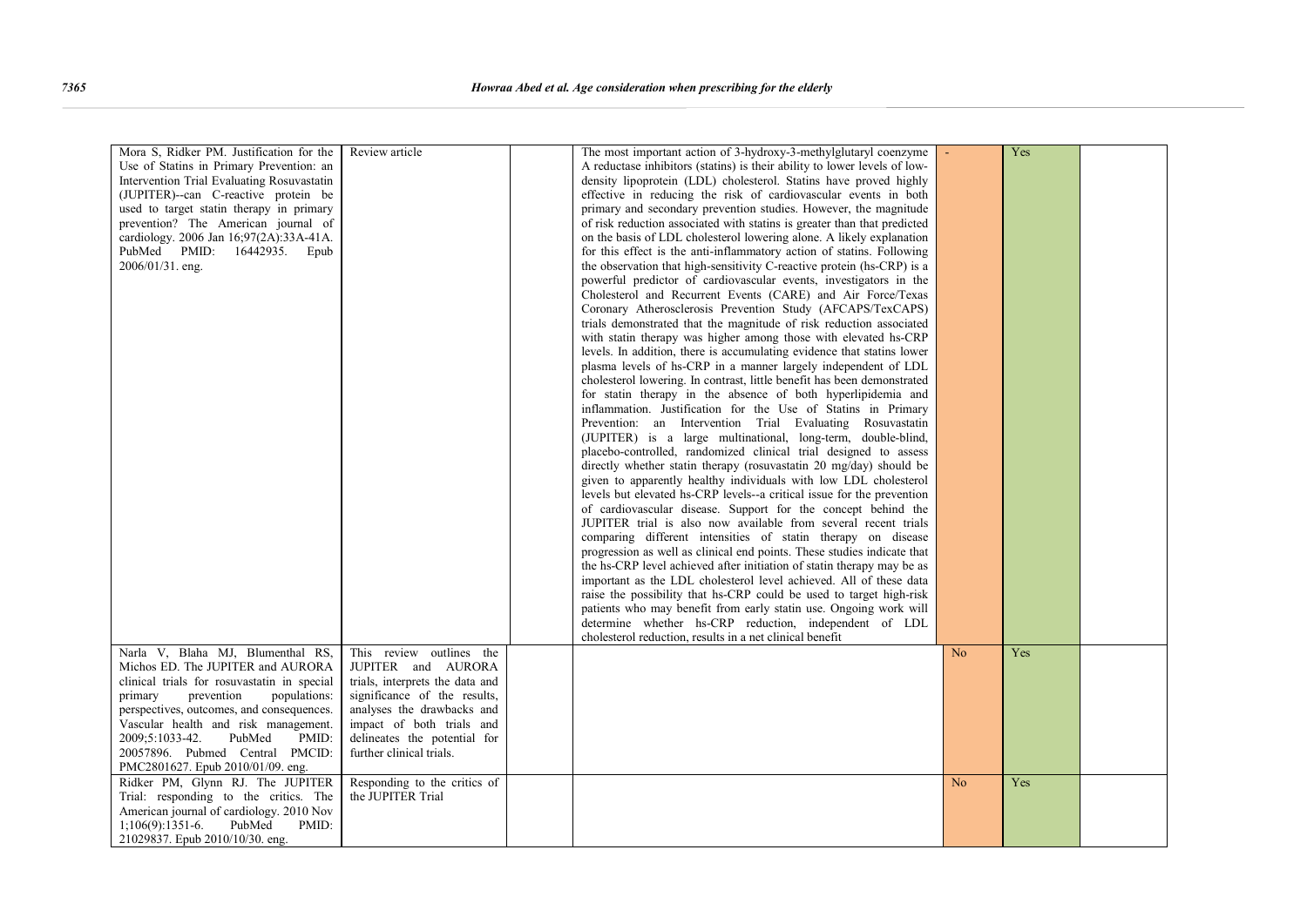| Perindopril                              |                                          |      |                                                                |                |     |                      |  |  |  |  |  |  |
|------------------------------------------|------------------------------------------|------|----------------------------------------------------------------|----------------|-----|----------------------|--|--|--|--|--|--|
| Neutel JM, Weber MA, Julius S, Cohn      | participantsreceived<br>open-label       | 3010 | Demographic and baseline clinical characteristics              | N <sub>o</sub> | yes | Perindopril          |  |  |  |  |  |  |
| JN, Turlapaty P, Shen Y, et al. Clinical | perindopril 4 mg once a day for 6 weeks. |      | revealed a higher proportion of women, longer duration of      |                |     | treatment<br>is      |  |  |  |  |  |  |
| experience with perindopril in elderly   | After 6 weeks the dosage was either      |      | hypertension and higher baseline systolic BP (SBP)             |                |     | effective and well   |  |  |  |  |  |  |
| hypertensive patients: a subgroup        | maintained (group I) or increased to 8   |      | among elderly than young $(\le 65$ years, $n = 7332$ )         |                |     | tolerated in elderly |  |  |  |  |  |  |
| analysis of a large community trial.     | $mg/day$ (group II) based on the         |      | hypertensive patients. A clinically relevant BP reduction      |                |     | patients<br>with     |  |  |  |  |  |  |
| American journal of cardiovascular       | physician's assessment of blood pressure |      | of similar magnitude was obtained in elderly and young         |                |     | hypertension.        |  |  |  |  |  |  |
| drugs : drugs, devices, and other        | (BP) response. Patients were then        |      | patients with perindopril monotherapy. At week 12, the         |                |     |                      |  |  |  |  |  |  |
| interventions.<br>2004;4(5):335-41.      | followed for another 6 weeks for a total |      | mean reduction in BP from baseline was 18.4/8.7 mm Hg          |                |     |                      |  |  |  |  |  |  |
| PubMed PMID:<br>15449975. Epub           | study duration of 12 weeks.              |      | in the elderly and 17.5/11.3 mm Hg in the young. Elderly       |                |     |                      |  |  |  |  |  |  |
| 2004/09/29. eng.                         |                                          |      | patients with hypertension not responding adequately to        |                |     |                      |  |  |  |  |  |  |
|                                          |                                          |      | the 4 mg/day dosage at week 6 had a BP reduction of            |                |     |                      |  |  |  |  |  |  |
|                                          |                                          |      | $6.3/3.6$ mm Hg (group II). Up-titration to an 8 mg/day        |                |     |                      |  |  |  |  |  |  |
|                                          |                                          |      | dosage for another 6 weeks gave an additional 8.9/3.5 mm       |                |     |                      |  |  |  |  |  |  |
|                                          |                                          |      | Hg reduction resulting in a total reduction of $15.2/7.1$ mm   |                |     |                      |  |  |  |  |  |  |
|                                          |                                          |      | Hg from baseline. A similar magnitude of increase in           |                |     |                      |  |  |  |  |  |  |
|                                          |                                          |      | response to up-titration of perindopril was seen in young      |                |     |                      |  |  |  |  |  |  |
|                                          |                                          |      | patients. BP control $(\leq 140/90$ mm Hg) on perindopril      |                |     |                      |  |  |  |  |  |  |
|                                          |                                          |      | monotherapy was achieved in 41.4% of elderly and 51.9%         |                |     |                      |  |  |  |  |  |  |
|                                          |                                          |      | of young patients. In both age groups, up-titration to an      |                |     |                      |  |  |  |  |  |  |
|                                          |                                          |      | 8.0 mg/day dosage in group II patients increased BP            |                |     |                      |  |  |  |  |  |  |
|                                          |                                          |      | control by approximately 5-fold at week 12 (28.2% in the       |                |     |                      |  |  |  |  |  |  |
|                                          |                                          |      | elderly and 36.4% in the young). A similar increased           |                |     |                      |  |  |  |  |  |  |
|                                          |                                          |      | response on BP reduction and BP control (<140/90 mm            |                |     |                      |  |  |  |  |  |  |
|                                          |                                          |      | Hg) with up-titration was seen in elderly subgroups of         |                |     |                      |  |  |  |  |  |  |
|                                          |                                          |      | African American and diabetic patients. The 7th Report of      |                |     |                      |  |  |  |  |  |  |
|                                          |                                          |      | the Joint National Committee on Prevention, Detection,         |                |     |                      |  |  |  |  |  |  |
|                                          |                                          |      | Evaluation and Treatment of High Blood Pressure                |                |     |                      |  |  |  |  |  |  |
|                                          |                                          |      | recommended target goal of <130/80 mm Hg was                   |                |     |                      |  |  |  |  |  |  |
|                                          |                                          |      | achieved with perindopril monotherapy in 15.6% of              |                |     |                      |  |  |  |  |  |  |
|                                          |                                          |      | hypertensive diabetic patients. Perindopril reduced BP         |                |     |                      |  |  |  |  |  |  |
|                                          |                                          |      | effectively and safely in very elderly ( $>$ or $=75$ years)   |                |     |                      |  |  |  |  |  |  |
|                                          |                                          |      | hypertensive patients. Perindopril was well tolerated in       |                |     |                      |  |  |  |  |  |  |
|                                          |                                          |      | elderly patients including high-risk groups. The incidence     |                |     |                      |  |  |  |  |  |  |
|                                          |                                          |      | of cough $(7-10\%)$ , the most common symptom, was             |                |     |                      |  |  |  |  |  |  |
|                                          |                                          |      | similar in all age groups. The low incidence of postural       |                |     |                      |  |  |  |  |  |  |
|                                          |                                          |      | hypotension ( $\leq$ or $=0.2\%$ ) observed in the elderly and |                |     |                      |  |  |  |  |  |  |
|                                          |                                          |      | very elderly further supports the good tolerance and safety    |                |     |                      |  |  |  |  |  |  |
|                                          |                                          |      | profile of the drug. Data analysis from this study suggests    |                |     |                      |  |  |  |  |  |  |
|                                          |                                          |      | that community physicians, in general, are less aggressive     |                |     |                      |  |  |  |  |  |  |
|                                          |                                          |      | in controlling BP in the elderly and more inclined to treat    |                |     |                      |  |  |  |  |  |  |
|                                          |                                          |      | or control diastolic BP than SBP.                              |                |     |                      |  |  |  |  |  |  |
|                                          |                                          |      |                                                                |                |     |                      |  |  |  |  |  |  |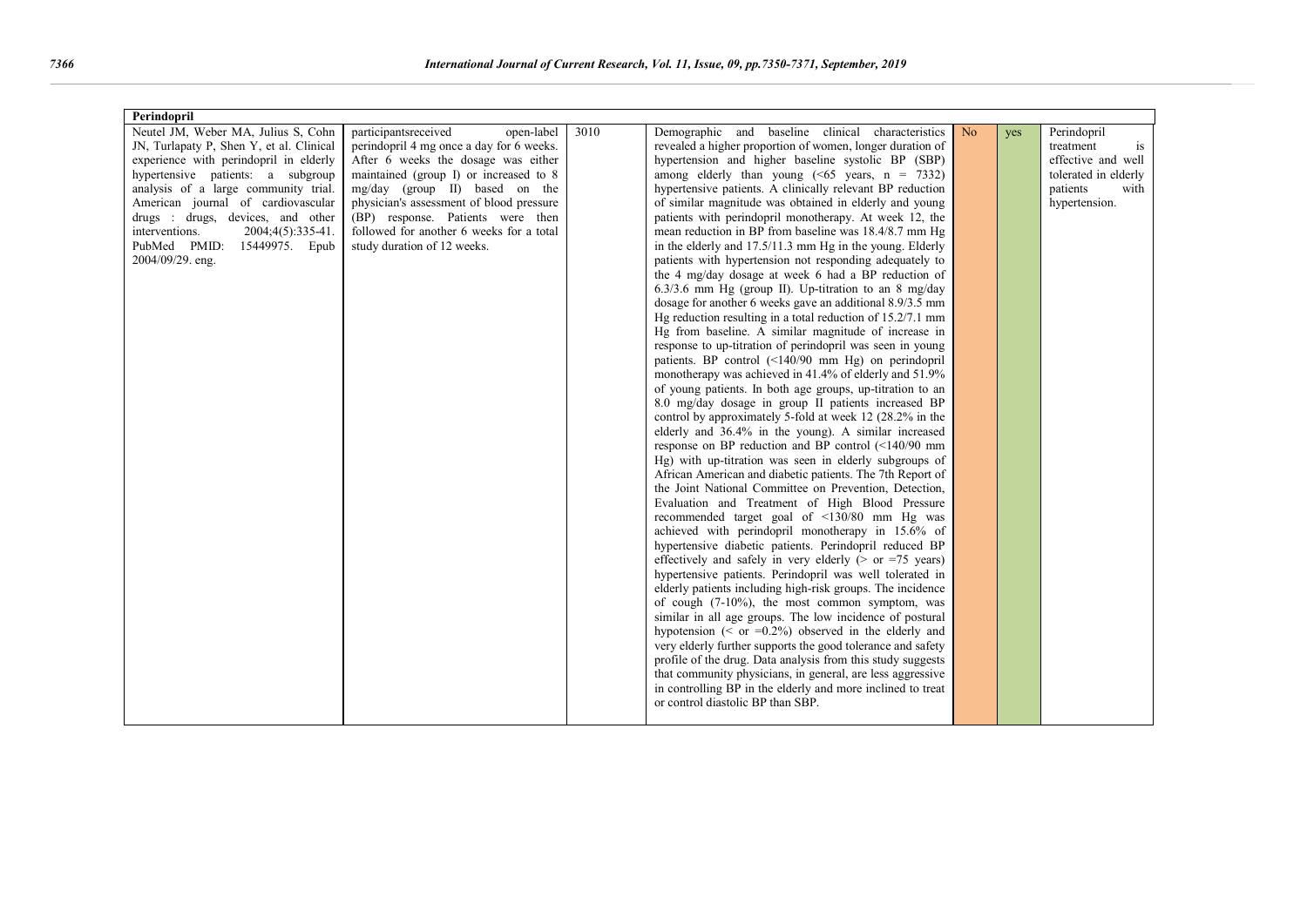| Ferrari R. Effects of angiotensin-<br>converting enzyme inhibition with<br>perindopril<br>left<br>on<br>ventricular<br>remodeling and clinical outcome:<br>results of the randomized Perindopril<br>and Remodeling in Elderly with Acute<br>Myocardial Infarction (PREAMI)<br>Study. Archives of internal medicine.<br>2006 Mar 27;166(6):659-66. PubMed<br>PMID: 16567606. Epub 2006/03/29.<br>eng. | Double-blind, randomized, parallel-<br>group, multicenter, placebo-controlled<br>study. Participants were randomized to<br>receive perindopril erbumine or<br>placebo $(8 \text{ mg/d})$ for 12 months. | 1252 | The primary end point (death, hospitalization for<br>heart failure, or left ventricular remodeling)<br>occurred in 181 patients (35%) taking perindopril<br>and 290 patients (57%) taking placebo, with a<br>significant absolute risk reduction of 0.22 (95%<br>confidence interval, $0.16$ to $0.28$ ; P<.001). A total<br>of 126 patients $(28%)$ and 226 patients $(51%)$ in<br>the perindopril and placebo groups, respectively,<br>experienced remodeling. The mean increase in<br>left ventricle end-diastolic volume was 0.7 mL<br>with perindopril compared with 4.0 mL with<br>placebo $(P<.001)$ . In the perindopril group, 40<br>deaths $(6\%)$ and 22 hospitalizations $(4\%)$ for heart<br>failure occurred, whereas $37$ deaths $(6\%)$ and $30$<br>hospitalizations (5%) occurred in the placebo<br>group. Treatment did not affect death, whereas the<br>hospitalization rate for heart failure was slightly<br>reduced (absolute risk reduction, 0.01; 95%<br>confidence interval, $-0.01$ to $0.02$ ). No treatment<br>effect on other secondary end points<br>(cardiovascular death, hospitalization for<br>reinfarction or angina, and revascularization) was | N <sub>o</sub> | Yes | One year treatment with<br>8 mg/d of perindopril<br>reduces progressive left<br>ventricular remodeling<br>that can occur even in<br>the presence of small<br>infarct size, but it was<br>associated with<br>not<br>better clinical outcomes. |
|------------------------------------------------------------------------------------------------------------------------------------------------------------------------------------------------------------------------------------------------------------------------------------------------------------------------------------------------------------------------------------------------------|---------------------------------------------------------------------------------------------------------------------------------------------------------------------------------------------------------|------|-------------------------------------------------------------------------------------------------------------------------------------------------------------------------------------------------------------------------------------------------------------------------------------------------------------------------------------------------------------------------------------------------------------------------------------------------------------------------------------------------------------------------------------------------------------------------------------------------------------------------------------------------------------------------------------------------------------------------------------------------------------------------------------------------------------------------------------------------------------------------------------------------------------------------------------------------------------------------------------------------------------------------------------------------------------------------------------------------------------------------------------------------------------------------------------|----------------|-----|----------------------------------------------------------------------------------------------------------------------------------------------------------------------------------------------------------------------------------------------|
| Lees KR, Green ST, Reid JL. Influence<br>of age on the pharmacokinetics and<br>pharmacodynamics of perindopril.<br>Clinical Pharmacology & Therapeutics.                                                                                                                                                                                                                                             | double-blind, crossover, acute study                                                                                                                                                                    | 16   | detected.<br>Mild headache and light-headedness were the<br>only adverse effects and were more common in<br>the younger subjects. Blood pressure fall was<br>greater in the elderly even after correction for                                                                                                                                                                                                                                                                                                                                                                                                                                                                                                                                                                                                                                                                                                                                                                                                                                                                                                                                                                       | Yes            | Yes | of<br>reduction<br>Dose<br>approximately 50% is<br>suggested for elderly<br>patients with<br>further                                                                                                                                         |
| 1988;44(4):418-25.                                                                                                                                                                                                                                                                                                                                                                                   |                                                                                                                                                                                                         |      | starting blood pressure. Bioavailability of S-9780<br>was increased in the mainly because of increased<br>conversion rather than absorption. Renal<br>clearance of S-9780 was lower in the elderly                                                                                                                                                                                                                                                                                                                                                                                                                                                                                                                                                                                                                                                                                                                                                                                                                                                                                                                                                                                  |                |     | adjustment proportional<br>preexisting<br>to<br>any<br>diminished<br>renal<br>function.                                                                                                                                                      |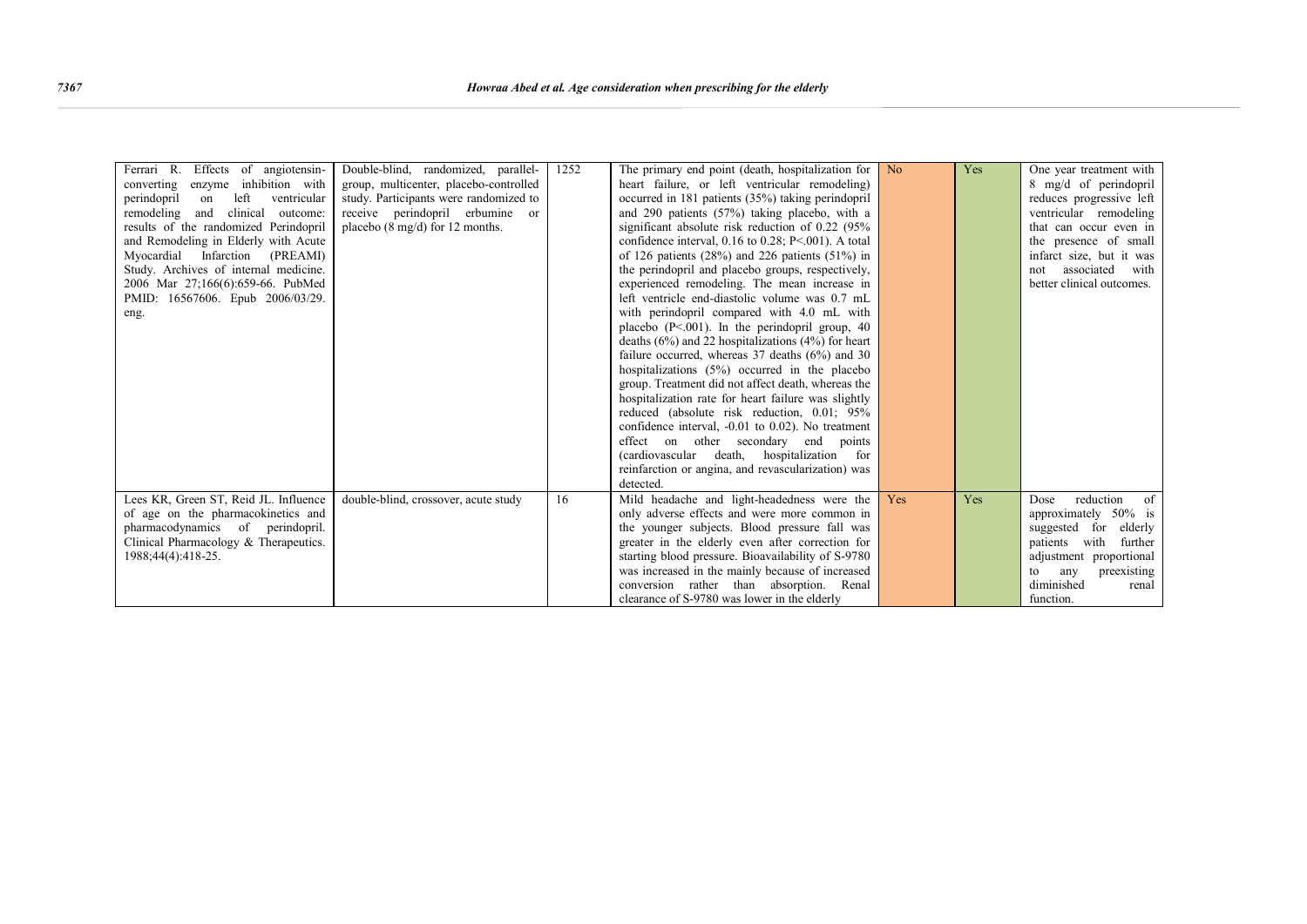| Amlodipine                                                                                                                                                                                                                                                        |                                                                                                                                                                                                                                                                                                                                                                                                                                              |    |                                                                                                                                                                                                                                                                                                                                                                                                                                                                                                                                                                                                                                                                                                                                                                                                                                                                                                                                                                                                                                                                                                                                                                                                                                                                                                                                                                                                                                                                                                                                                                                                                                                   |                |     |                                                                                                                                                                                                                                                                                                           |
|-------------------------------------------------------------------------------------------------------------------------------------------------------------------------------------------------------------------------------------------------------------------|----------------------------------------------------------------------------------------------------------------------------------------------------------------------------------------------------------------------------------------------------------------------------------------------------------------------------------------------------------------------------------------------------------------------------------------------|----|---------------------------------------------------------------------------------------------------------------------------------------------------------------------------------------------------------------------------------------------------------------------------------------------------------------------------------------------------------------------------------------------------------------------------------------------------------------------------------------------------------------------------------------------------------------------------------------------------------------------------------------------------------------------------------------------------------------------------------------------------------------------------------------------------------------------------------------------------------------------------------------------------------------------------------------------------------------------------------------------------------------------------------------------------------------------------------------------------------------------------------------------------------------------------------------------------------------------------------------------------------------------------------------------------------------------------------------------------------------------------------------------------------------------------------------------------------------------------------------------------------------------------------------------------------------------------------------------------------------------------------------------------|----------------|-----|-----------------------------------------------------------------------------------------------------------------------------------------------------------------------------------------------------------------------------------------------------------------------------------------------------------|
| Abernethy DR, Gutkowska J,<br>Lambert MD. Amlodipine in<br>elderly hypertensive patients:<br>pharmacokinetics<br>and<br>pharmacodynamics. Journal of<br>cardiovascular pharmacology.<br>1988;12 Suppl 7:S67-71.<br>PubMed PMID: 2467133.<br>Epub 1988/01/01. eng. | Participants received amodipine by i.v.<br>infusion $(2.5, 5.0, or 10.0$ mg). Patients<br>were then started on oral amlodipine 2.5<br>mg daily for 2 weeks, at the end of<br>which amlodipine disposition and effect<br>were evaluated over one 24-h dose<br>interval.<br>Patients were treated<br>subsequently with amlodipine in an<br>escalating dose protocol (maximum<br>10.0 mg once daily) for 12 weeks to<br>control blood pressure. | 14 | After i.v. amlodipine, clearance tended to be decreased<br>in elderly as compared with young patients with resulting<br>prolongation in elimination half-life (64 $\pm$ 20 vs. 48 $\pm$ 8 h;<br>mean $\pm$ SD). Maximum decrease in systolic blood pressure<br>(SBP) after i.v. doses tended to be greater in the elderly (-34)<br>$\pm$ 15 vs. -23 $\pm$ 15 mm Hg) and maximum decrease in<br>diastolic blood pressure (DBP) was similar in the two<br>groups $(-21 \pm 10 \text{ vs. } -18 \pm 7 \text{ mm Hg})$ . SBP was<br>significantly decreased after 14 weeks' therapy in<br>the elderly at doses ranging from 2.5 to 10.0 mg per day<br>$(171 \pm 17 \text{ to } 149 \pm 22 \text{ mm Hg}; p < 0.01)$ . DPB was<br>decreased both at 2 and 14 weeks' therapy in<br>the elderly (baseline $100 \pm 7$ , 2 weeks $93 \pm 5$ , 14 weeks $90 \pm$<br>5 mm Hg; $p < 0.01$ vs. baseline). Similar decreases in DBP<br>were noted in young patients (baseline $96 \pm 6$ , 2 weeks 81 $\pm$<br>15, 14 weeks $84 \pm 15$ mm Hg). Humoral measures at<br>baseline (pretreatment), 2 weeks' therapy, and 14 weeks'<br>therapy were as follows: norepinephrine (640, 498, 454)<br>pg/ml; NS), epinephrine (70, 59, 60 pg/ml; NS), plasma<br>renin activity $(1.5, 1.8, 2.0$ ng ml-1h-1; NS), urinary<br>aldosterone excretion rate (11.4, 13.4, 11.0 µg/24 h; NS),<br>and plasma atrial natriuretic factor (71.1, 80.4, 68.3 pg/ml;<br>NS). Amlodipine clearance tends to be decreased<br>in elderly patients, suggesting increased drug accumulation<br>during chronic dosing. No obvious drug-related side effects<br>were noted in any patient. | N <sub>o</sub> | Yes | Amlodipine is effective as<br>single-drug therapy in the<br>treatment of both systolic and<br>diastolic<br>hypertension<br>in<br>the elderly and<br>diastolic<br>hypertension in younger patients.                                                                                                        |
| J.<br>Hypertension<br>Pascual<br>control in the elderly with<br>amlodipine. Current medical<br>research<br>and<br>opinion.<br>PubMed<br>2000;16(1):33-6.<br>16422032.<br>PMID:<br>Epub<br>2006/01/21. eng.                                                        | Research article                                                                                                                                                                                                                                                                                                                                                                                                                             |    | Treatment of hypertension in the elderly reduces the<br>incidence of cardiovascular events. Some classes of<br>antihypertensive<br>drugs,<br>including<br>long-acting<br>dihydropyridine calcium channel blockers such as<br>amlodipine, can be prescribed in the presence of comorbid<br>conditions. The results of clinical trials support the use of<br>long-acting dihydropyridine calcium channel blockers in the<br>elderly;                                                                                                                                                                                                                                                                                                                                                                                                                                                                                                                                                                                                                                                                                                                                                                                                                                                                                                                                                                                                                                                                                                                                                                                                                |                | Yes | Amlodipine has been shown to<br>be effective and well tolerated in<br>the elderly population.                                                                                                                                                                                                             |
| Abernethy DR. Amlodipine:<br>pharmacokinetic profile of a<br>low-clearance<br>calcium<br>of<br>antagonist.<br>Journal<br>cardiovascular pharmacology.<br>1991 1991;17 Suppl 1:S4-7.<br>PubMed PMID: 16296697.<br>eng.                                             |                                                                                                                                                                                                                                                                                                                                                                                                                                              |    | Amlodipine is absorbed gradually after oral administration<br>(peak plasma levels 6-12 h postdose) and has an absolute<br>bioavailability of 64%. Low clearance and a high volume of<br>distribution give amlodipine a long elimination half-life,<br>and mean effective plasma levels are maintained with once-<br>daily doses. With repeated once-daily dosing, the steady<br>state is achieved after the seventh to ninth dose. The<br>pharmacokinetic properties of amlodipine avoid the sharp<br>fluctuations in plasma level seen with other calcium<br>antagonists that are associated with vasodilatation-induced<br>side effects such as tachycardia, headache, and flushing.                                                                                                                                                                                                                                                                                                                                                                                                                                                                                                                                                                                                                                                                                                                                                                                                                                                                                                                                                            | Yes            | Yes | pharmacokinetics<br>The<br>of<br>amlodipine are not significantly<br>altered in elderly or renally<br>impaired patients, but there is<br>reduced clearance in patients<br>with hepatic impairment. There<br>no<br>pharmacokinetic<br>are<br>interactions between amlodipine<br>and cimetidine or digoxin. |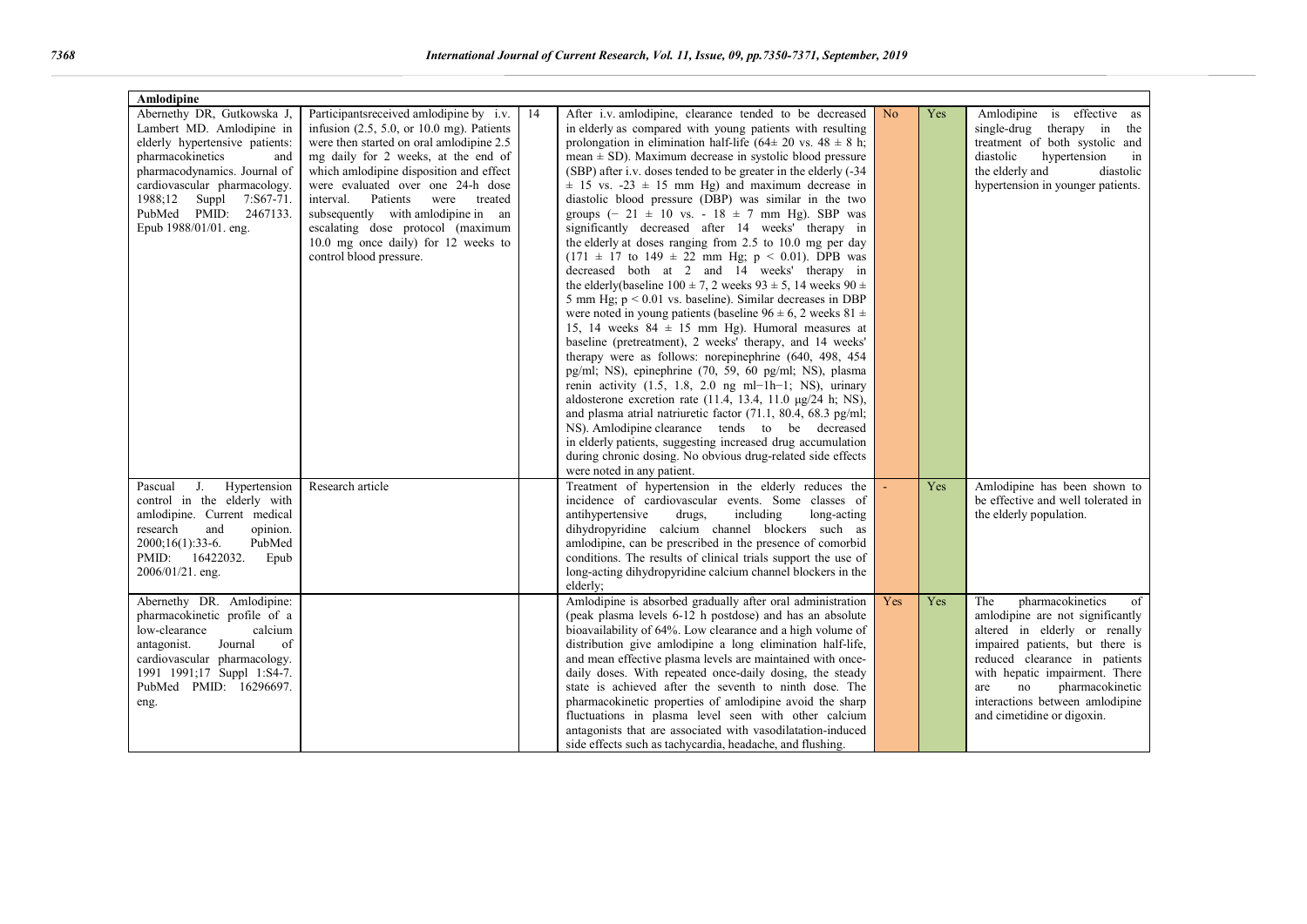| DR.<br>Abernethy<br>Pharmacokinetics<br>and<br>of<br>Pharmacodynamics<br>Cardiology.<br>Amlodipine.<br>1992;80(suppl 1)(Suppl. 1):31-<br>6.                                                                                                                                  |                                                                                                                                                                                                                                                                                                                                                                                                                                                                                                                                            |                                                  | Amlodipine<br>is<br>low-clearance.<br>a<br>dihydropyridine calcium antagonist. The<br>slow rate of elimination (elimination half-<br>life of 40-60 h) confers several<br>pharmacokinetic characteristics that are not<br>seen with other calcium-antagonist drugs. It<br>has high oral bioavailability (60-80%) and<br>accumulates to a steady-state with once-<br>daily administration over a period of $1-1\frac{1}{2}$<br>weeks.                                                                                                                                                                                              | Yes |     | Amlodipine is a low-clearance,<br>dihydropyridine calcium antagonist<br>which is effective for the treatment of<br>hypertension and angina pectoris with<br>once-daily dosing.                                                                                                                                                                                                                                                             |
|------------------------------------------------------------------------------------------------------------------------------------------------------------------------------------------------------------------------------------------------------------------------------|--------------------------------------------------------------------------------------------------------------------------------------------------------------------------------------------------------------------------------------------------------------------------------------------------------------------------------------------------------------------------------------------------------------------------------------------------------------------------------------------------------------------------------------------|--------------------------------------------------|----------------------------------------------------------------------------------------------------------------------------------------------------------------------------------------------------------------------------------------------------------------------------------------------------------------------------------------------------------------------------------------------------------------------------------------------------------------------------------------------------------------------------------------------------------------------------------------------------------------------------------|-----|-----|--------------------------------------------------------------------------------------------------------------------------------------------------------------------------------------------------------------------------------------------------------------------------------------------------------------------------------------------------------------------------------------------------------------------------------------------|
| Paracetamol                                                                                                                                                                                                                                                                  |                                                                                                                                                                                                                                                                                                                                                                                                                                                                                                                                            |                                                  |                                                                                                                                                                                                                                                                                                                                                                                                                                                                                                                                                                                                                                  |     |     |                                                                                                                                                                                                                                                                                                                                                                                                                                            |
| Mian P, Allegaert K, Spriet I,<br>Tibboel D, Petrovic M.<br>Paracetamol in Older People:<br>Evidence-Based<br>Towards<br>Dosing? Drugs $\&$ aging.<br>2018;35(7):603-24. PubMed<br>PMID: 29916138. Epub 06/19.<br>eng.                                                       | A search was performed to<br>retrieve studies on paracetamol<br>pharmacokinetics and safety in<br>older people or studies that<br>performed a sub-analysis of<br>pharmacokinetics and safety in<br>older people.                                                                                                                                                                                                                                                                                                                           | 27<br>studies<br>were<br>included<br>and studied | <b>Differences</b><br>in<br><b>CL</b><br>paracetamol<br>and Vd between young and robust older<br>people have been reported, with an even<br>further decrease in those pharmacokinetics<br>parameters in frail older people. Based on<br>the—albeit limited—observations retrieved<br>in our search, there is no evidence that<br>supports a<br>higher incidence<br>of<br>hepatotoxicity in paracetamol at normal<br>dosages in older subjects. Overall, due to<br>limited and heterogeneous evidence, it was<br>difficult to drawn firm and meaningful<br>conclusions on changed risk for<br>paracetamol safety in older people. | Yes | Yes | Population<br>pharmacokinetics<br>modelling can be considered a<br>valuable tool to develop more<br>evidence-based dosing advice for older<br>people. In addition, more clinical<br>studies with<br>enriched<br>clinical<br>characteristics<br>(e.g.<br>comorbidity,<br>comedication,<br>frailty)<br>should be<br>conducted to study both the<br>pharmacokinetics of paracetamol (and<br>its metabolites)<br>and its safety<br>parameters. |
| Fulton B, James O, Rawlins<br>MD. The influence of age on<br>pharmacokinetics<br>the<br><sub>of</sub><br>[proceedings].<br>paracetamol<br>British journal of clinical<br>1979<br>pharmacology.<br>PubMed<br>Apr; 7(4): 418P.<br>PMID:<br>444368.<br>Epub<br>1979/04/01. eng. | Each individual received both<br>(500mg)<br>oral<br>Panadol)and<br>intravenous (500mg) paracetamol<br>on separate occasion one week<br>apart. None was receiving any<br>drug known to induce hepatic<br>microsomal oxidation and all had<br>normal biochemical indices of<br>hepatic and renal function.<br>Venous blood was sampled over<br>6 h following drug administration<br>and<br>plasma<br>concentration<br>determined<br>by<br>gas<br>chromatography.<br>A two compartment open model<br>was used in the analysis of the<br>data. | 23                                               | In the elderly, Plasma paracetamol<br>clearance and the volume of central<br>compartment were significantly reduced as<br>compared with the young. Bioavailability<br>was similar in the two groups.                                                                                                                                                                                                                                                                                                                                                                                                                             | Yes | Yes | The results suggest that although<br>bioavailability of paracetamol is<br>normal in the elderly, paracetamol<br>conjugation is impaired                                                                                                                                                                                                                                                                                                    |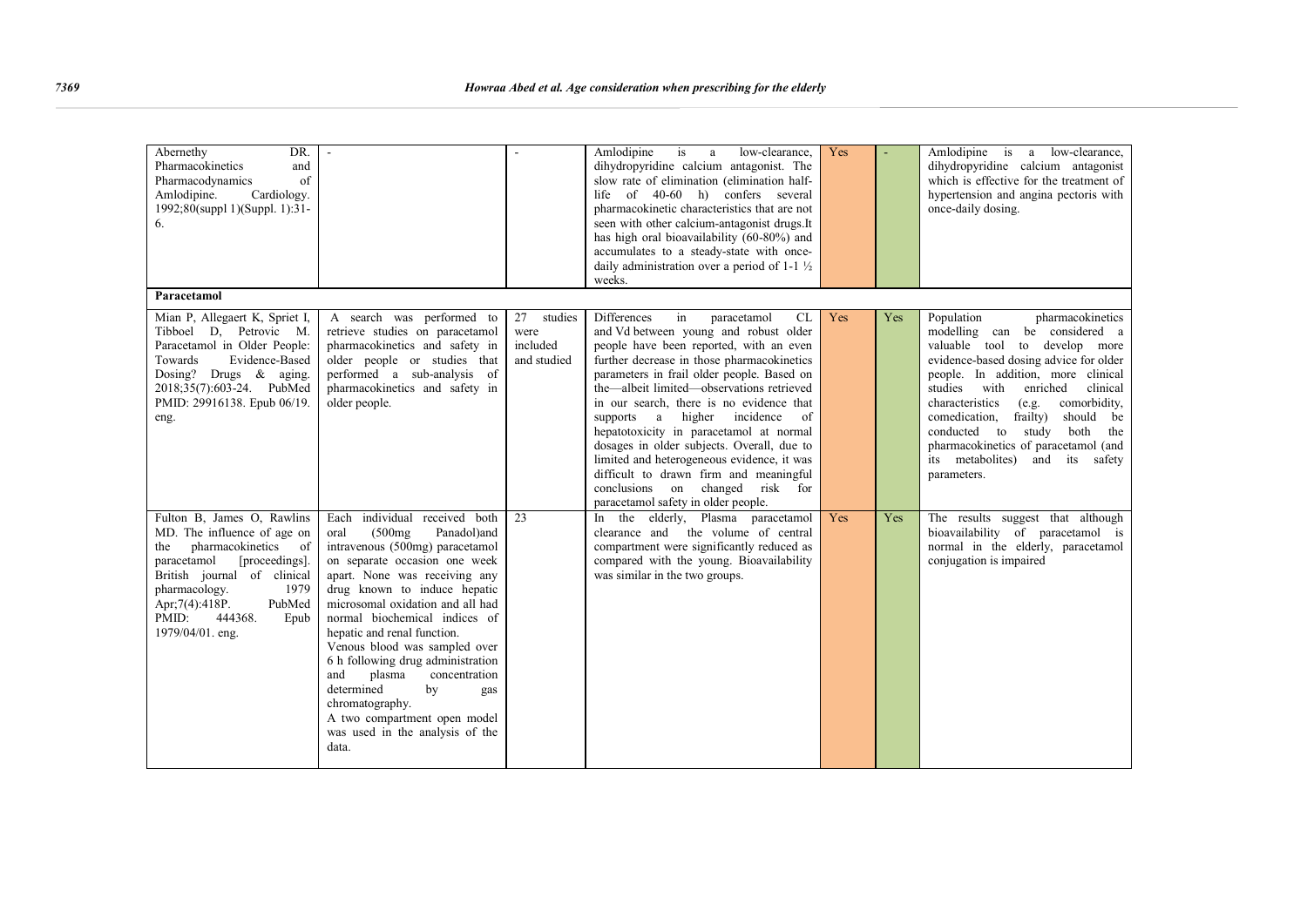| Wynne HA, Cope LH, Herd B, Rawlins MD,<br>James OF, Woodhouse KW. The association<br>of age and frailty with paracetamol<br>conjugation in man. Age and ageing. 1990<br>Nov;19(6):419-24. PubMed PMID: 2285011.<br>Epub 1990/11/01. eng.                                                                                   | The association of age, physical<br>frailty and liver size upon hepatic<br>conjugation reactions was studied<br>using paracetamol as a model drug.                                                                                                                                                                                                                                                                                                                                                             | 47 | Paracetamol clearance expressed in terms of<br>body weight was significantly lower in the<br>fit elderly than in the fit young subjects, and<br>was lowest in the frail elderly subjects (p<br>less than 0.01). There was no difference in<br>paracetamol clearance expressed per unit<br>volume of liver between the fit young and<br>fit elderly subjects but it was significantly<br>reduced in the frail subjects. Although the<br>partial metabolic clearance to paracetamol<br>sulphate was preserved per unit volume of<br>liver with ageing and frailty, the partial<br>metabolic clearance to paracetamol<br>glucuronide per unit volume of liver was<br>markedly reduced in the frail elderly (p less<br>than 0.01) when compared with the fit<br>subjects. | Yes | Yes | These results show that age-<br>associated<br>changes<br>in<br>paracetamol clearance are<br>attributable to both changes<br>in liver volume and in<br>general health. The findings<br>underline the important<br>influences of the elderly<br>person's physical state upon<br>drug clearance. |
|----------------------------------------------------------------------------------------------------------------------------------------------------------------------------------------------------------------------------------------------------------------------------------------------------------------------------|----------------------------------------------------------------------------------------------------------------------------------------------------------------------------------------------------------------------------------------------------------------------------------------------------------------------------------------------------------------------------------------------------------------------------------------------------------------------------------------------------------------|----|-----------------------------------------------------------------------------------------------------------------------------------------------------------------------------------------------------------------------------------------------------------------------------------------------------------------------------------------------------------------------------------------------------------------------------------------------------------------------------------------------------------------------------------------------------------------------------------------------------------------------------------------------------------------------------------------------------------------------------------------------------------------------|-----|-----|-----------------------------------------------------------------------------------------------------------------------------------------------------------------------------------------------------------------------------------------------------------------------------------------------|
| Bedjaoui A, Demotes-Mainard F, Raynal F,<br>Vincon G, Galley P, Albin H. [Effect of age<br>and sex on the pharmacokinetics of<br>paracetamol].<br>Therapie.<br>1984<br>Jul-<br>Aug: 39(4): 353-9. PubMed PMID: 6484879.<br>Epub 1984/07/01. Influence de l'age et du sexe<br>sur la pharmacocinetique du paracetamol. fre. |                                                                                                                                                                                                                                                                                                                                                                                                                                                                                                                |    |                                                                                                                                                                                                                                                                                                                                                                                                                                                                                                                                                                                                                                                                                                                                                                       | Yes | Yes |                                                                                                                                                                                                                                                                                               |
| Mitchell SJ, Hilmer SN, Murnion BP,<br>Matthews S. Hepatotoxicity of therapeutic<br>short-course paracetamol in hospital inpatients:<br>impact of ageing and frailty. Journal of clinical<br>and<br>therapeutics.<br>2011<br>pharmacy<br>Jun;36(3):327-35. PubMed PMID: 21545612.<br>Epub 2011/05/07. eng.                 | observational<br>cohort study.<br>An<br>Treatment<br>participants<br>group<br>commenced regular paracetamol (3-4<br>g/day) during their hospital admission,<br>whereas the control group was not<br>exposed to paracetamol. In both<br>alanine<br>plasma<br>groups,<br>aminotransferase<br>(ALT)<br>was<br>measured at baseline and day 5, and<br>risk factors for raised ALT were<br>random<br>recorded.<br>A<br>serum<br>concentration<br>paracetamol<br>was<br>measured at day 5 in the treatment<br>group. |    | No older frail treatment participants had an<br>abnormal day 5 ALT. Odds ratios for having<br>a day 5 ALT above the upper limit of normal<br>(ULN) with paracetamol use, compared with<br>unexposed controls, were $3 \cdot 7$ [95%]<br>confidence intervals (CI): $0.32$ , $41.59$ ] for<br>older not frail participants and $2.5$ (95% CI:<br>$0.34$ , $18.3$ ) for younger participants.<br>Decreasing frailty score independently<br>predicted a day 5 ALT above the ULN ( $P \le$<br>$0.05$ ). Day 5 serum paracetamol<br>concentrations were highest in older frail<br>participants ( $P < 0.005$ ).                                                                                                                                                            | Yes | yes | Higher<br>paracetamol<br>concentrations observed in<br>frail older patients after 5<br>days<br>of<br>therapeutic<br>do<br>paracetamol<br>not<br>indicate<br>necessarily<br>an<br>risk<br>of<br>increased<br>hepatotoxicity.                                                                   |